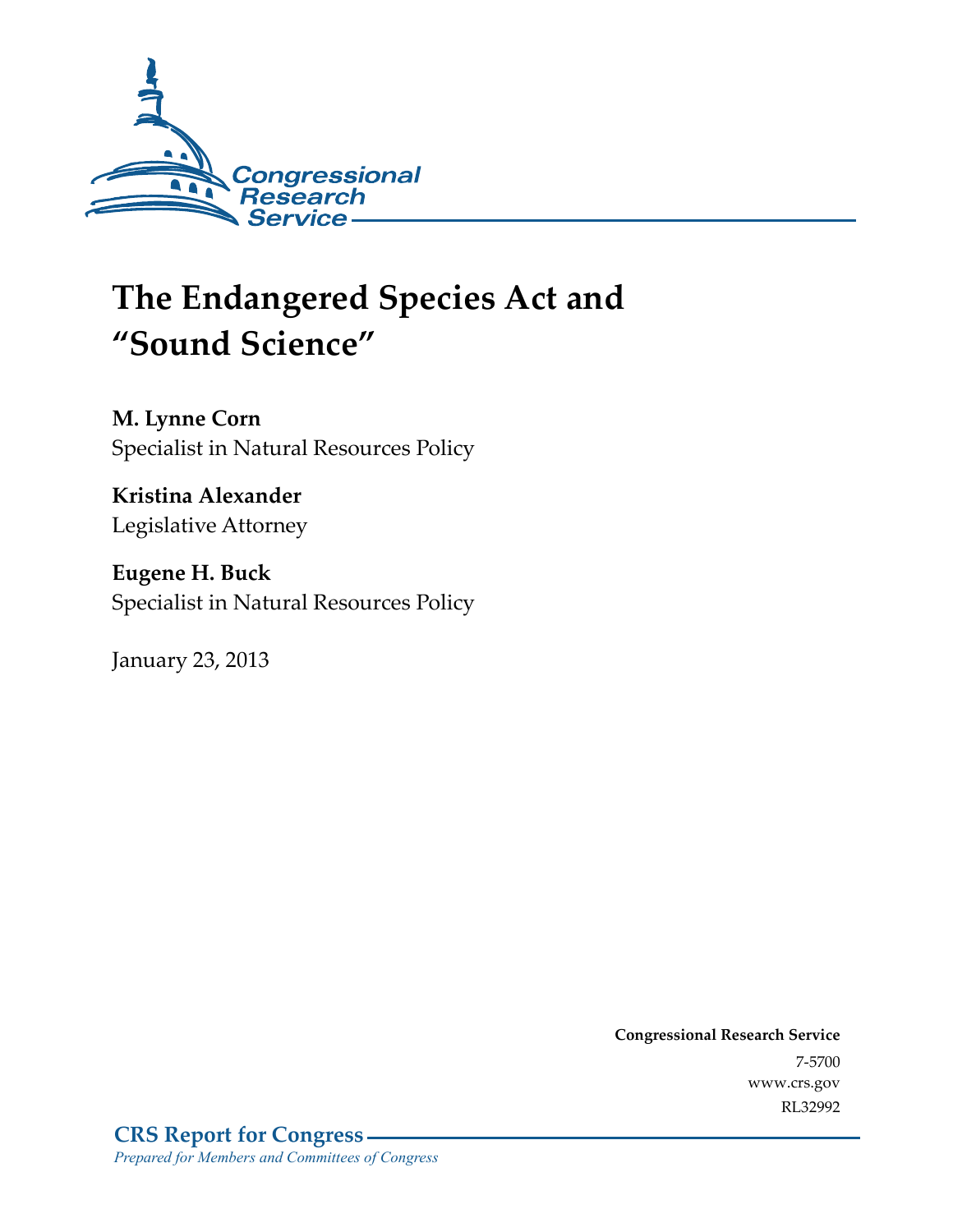### **Summary**

The adequacy of the science supporting implementation of the Endangered Species Act (ESA) has received considerable congressional attention over the years. While many scientific decisions pass unremarked, some critics accuse agencies responsible for implementing the ESA of using "junk science," and others counter that decisions that should rest on science are instead being dictated by political concerns.

Under the ESA, certain species of plants and animals (both vertebrate and invertebrate) are listed as either *endangered* or *threatened* according to assessments of the risk of their extinction. Once a species is listed, powerful legal tools are available to protect the species and its habitat. Efforts to list, protect, and recover threatened or endangered species under the ESA can be controversial. Some of this controversy stems from the substantive provisions of this law, which can affect the use of both federal and nonfederal lands. The scientific underpinnings of decisions under the ESA are especially important, given their importance for species and their possible impacts on land use and development.

The Fish and Wildlife Service in the Department of the Interior and the National Marine Fisheries Service in the Department of Commerce administer the ESA, and each agency has policies and requirements to ensure the integrity and objectivity of the science that underlies ESA decisions. The Information Quality Act (P.L. 106-554, IQA or Data Quality Act) also imposes general requirements and has resulted in agency changes to carry out the goals of that act to maximize the quality, objectivity, utility, and integrity of information disseminated by the agencies.

In several situations, economic and social disputes have resulted from actions taken to list, protect, and recover species under the ESA. Critics in some of these disputes assert that the science supporting ESA actions is insufficiently rigorous. Others assert that in some instances decisions were political rather than scientific. Controversy has arisen over what might be the essential elements of "sound science" in the ESA process and whether the ESA might benefit from clarification of how science is to be used in its implementation. The courts have had occasion to review the use of science by the agencies, which generally must show their decisions were not arbitrary and that they rest on credible science. For some purposes, if that science is the best available, even if it is considered imperfect or incomplete, it still may be used.

Several bills affecting science as used in the ESA were introduced in recent Congresses, but to date none have been enacted. Legislative activity in the 112<sup>th</sup> Congress is summarized in CRS Report R41608, *The Endangered Species Act (ESA) in the 112th Congress: Conflicting Values and Difficult Choices*, by Eugene H. Buck et al.. No bills concerning ESA and science have yet been introduced in the  $113<sup>th</sup>$  Congress.

This report provides a context for evaluating legislative proposals through examples of how science has been used in selected cases, a discussion of the nature and role of science in general, and its role in the ESA process in particular, together with general and agency information quality requirements and policies, and a review of how the courts have viewed agency use of science.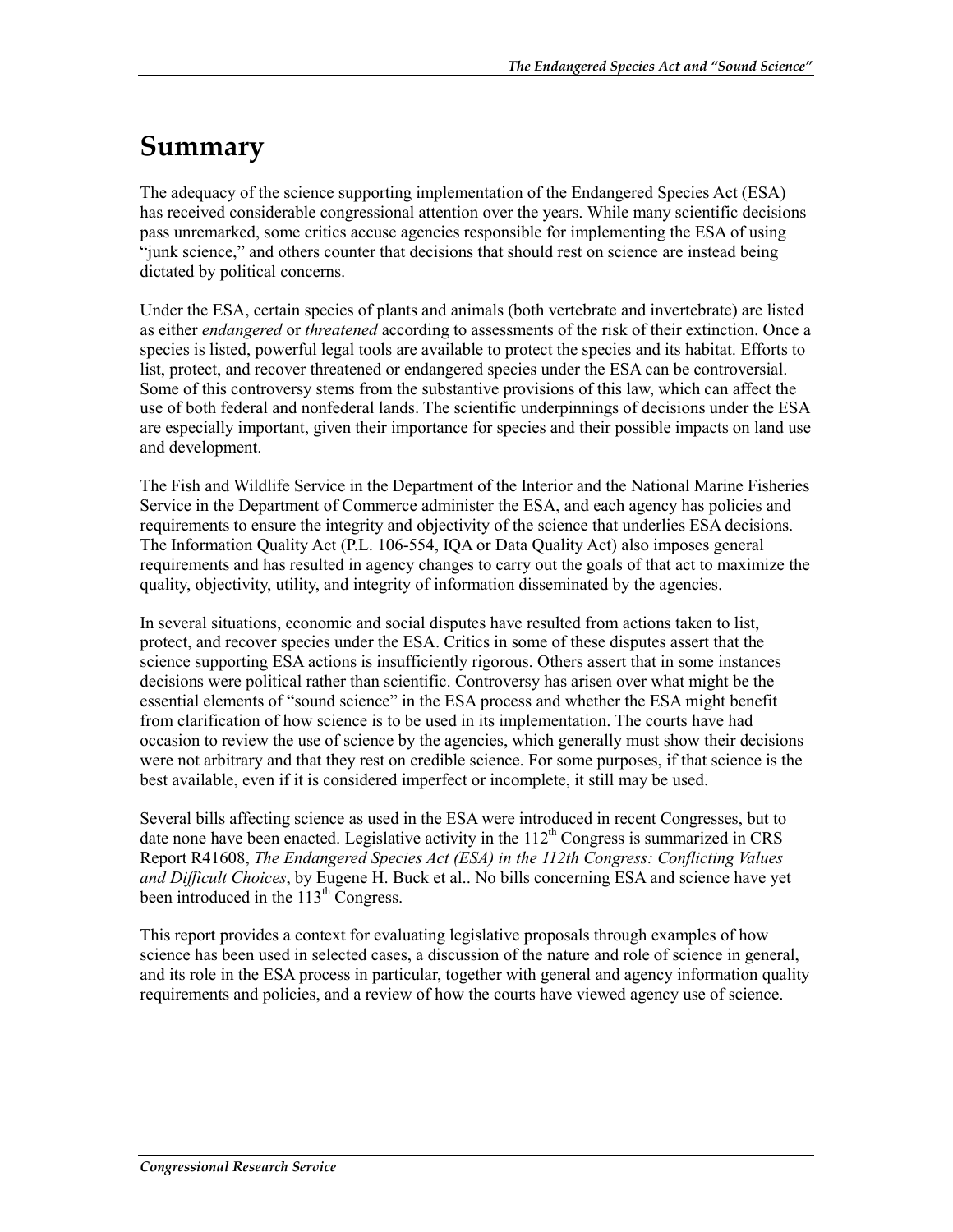## **Contents**

### Contacts

|--|--|--|--|--|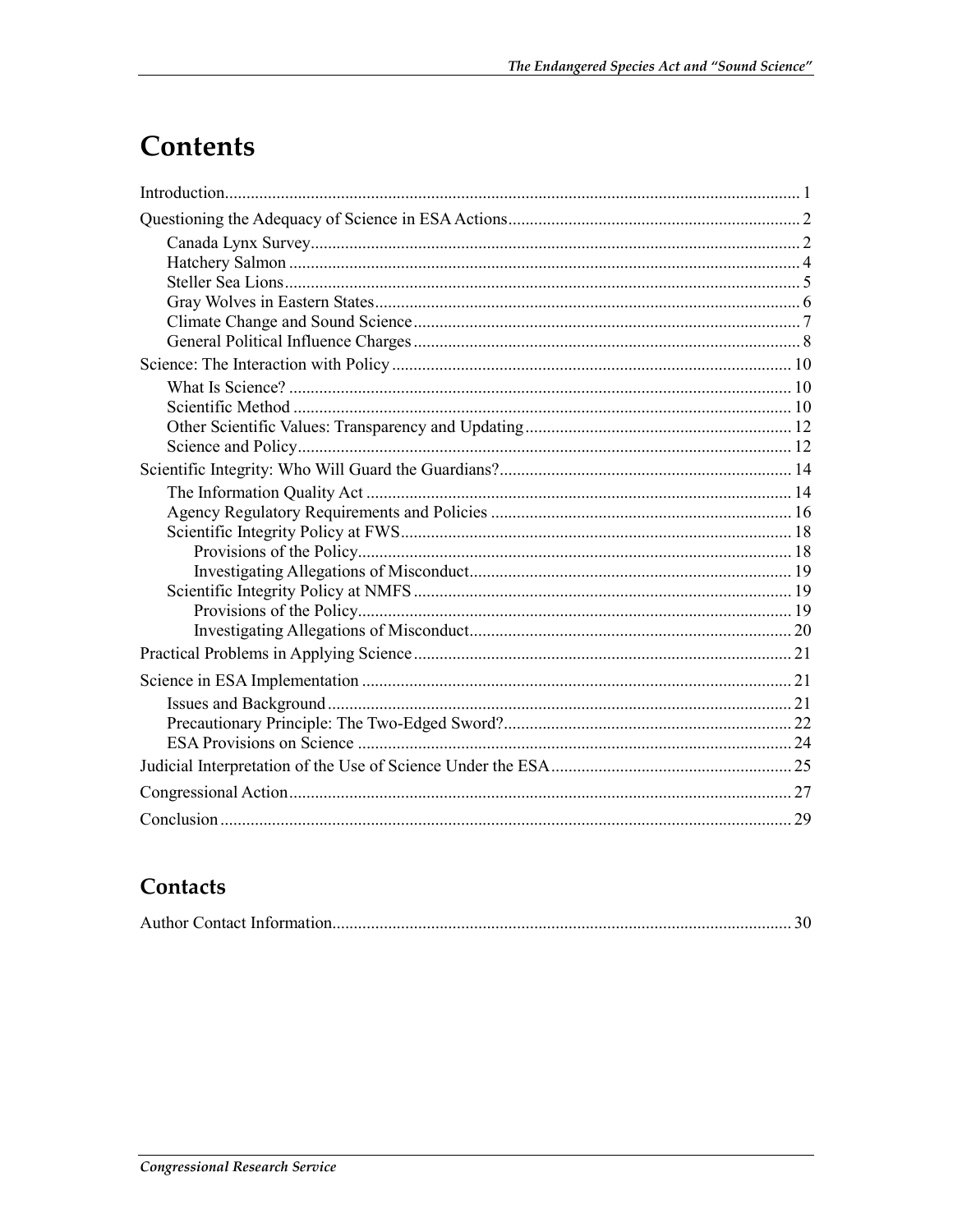## **Introduction**

Many situations have focused congressional attention on the adequacy of the science<sup>1</sup> supporting implementation of the Endangered Species Act (ESA).<sup>2</sup> While most science-based actions under ESA are unchallenged, opponents of some actions under ESA accuse agencies of using "junk science," while others assert that decisions that should rest on science are instead being dictated by political concerns. Legislation to address the use of science in implementing ESA has been introduced in each Congress since the  $107<sup>th</sup>$  Congress, but no measures have been enacted.

The ESA was enacted to identify species at risk of extinction, to provide means to help such species recover,<sup>3</sup> and to protect the ecosystems of which declining species are a part.<sup>4</sup> Listings and other actions under the ESA may affect land uses and development. Endangered species are likely to reflect stressed resources or ecosystems, with various interests on all sides of the resource issues. There are multiple examples, such as protecting salmon in the Klamath River Basin or northern spotted owl habitat in the Pacific Northwest, where economic and social disputes have resulted from actions taken to list, protect, and recover species under the ESA. As a result, the protective posture of the  $ESA^5$  and the use of science in its implementation have received renewed attention. By law, ESA decisions must be based on the best science available, but this requirement can mean different things to different people.

The agencies that administer the ESA, the Fish and Wildlife Service (FWS) in the Department of the Interior, and the National Marine Fisheries Service (NMFS)<sup>6</sup> in the Department of Commerce, have procedures and policies in place to ensure the objectivity and integrity of the science that underpins agency decisions. In addition, the Information Quality Act (IQA) resulted in guidelines from the Office of Management and Budget (OMB) in 2001 that also relate to the quality of agency information. The agencies have responded to the IQA with additional ESA-related guidelines, and FWS, like the rest of the Department of the Interior, has adopted a new Scientific Integrity Policy.

At issue has been how science is used in the ESA processes for listing species, consulting on federal actions, designating critical habitat, and developing recovery plans. For example, oversight hearings have focused on whether more scientific rigor is necessary in implementing the ESA.7 A later hearing concerned DOI efforts to avoid more instances of documented modification of scientific conclusions through political manipulations by senior officials.<sup>8</sup>

<u>.</u>

6 NMFS is also referred to as "NOAA Fisheries."

 $<sup>1</sup>$  In the context of this report, "science" refers to the physical and life sciences, not the social sciences (e.g.,</sup> economics).

 $^{2}$  P.L. 93-205 (as amended), 87 Stat. 884; 16 U.S.C. §§1531, et seq. For general background on the ESA, see CRS Report RL31654, *The Endangered Species Act: A Primer*, by M. Lynne Corn, Kristina Alexander, and Eugene H. Buck.

<sup>3</sup> Section 3(3), 16 U.S.C. §1532.

<sup>4</sup> Section 2(b), 16 U.S.C. §1531(b).

 $<sup>5</sup>$  See Tennessee Valley Authority v. Hill, 437 U.S. 153 (1978), which discusses the history and importance of species</sup> protection under the ESA.

<sup>7</sup> U.S. Congress, House Natural Resources, *Endangered Species Act Implementation: Science or Politics*, Oversight Hearing,  $110^{th}$  Cong.,  $1^{st}$  sess., May 9, 2007, H. Hrg.  $110-24$  (Washington: GPO, 2007).

<sup>8</sup> U.S. Congress, House Committee on Natural Resources, Subcommittee on National Parks, Forests and Public Lands, *The Danger of Deception: Do Endangered Species Have a Chance?*, Ovesight Hearing, 110<sup>th</sup> Cong., 2<sup>nd</sup> sess., May 21, (continued...)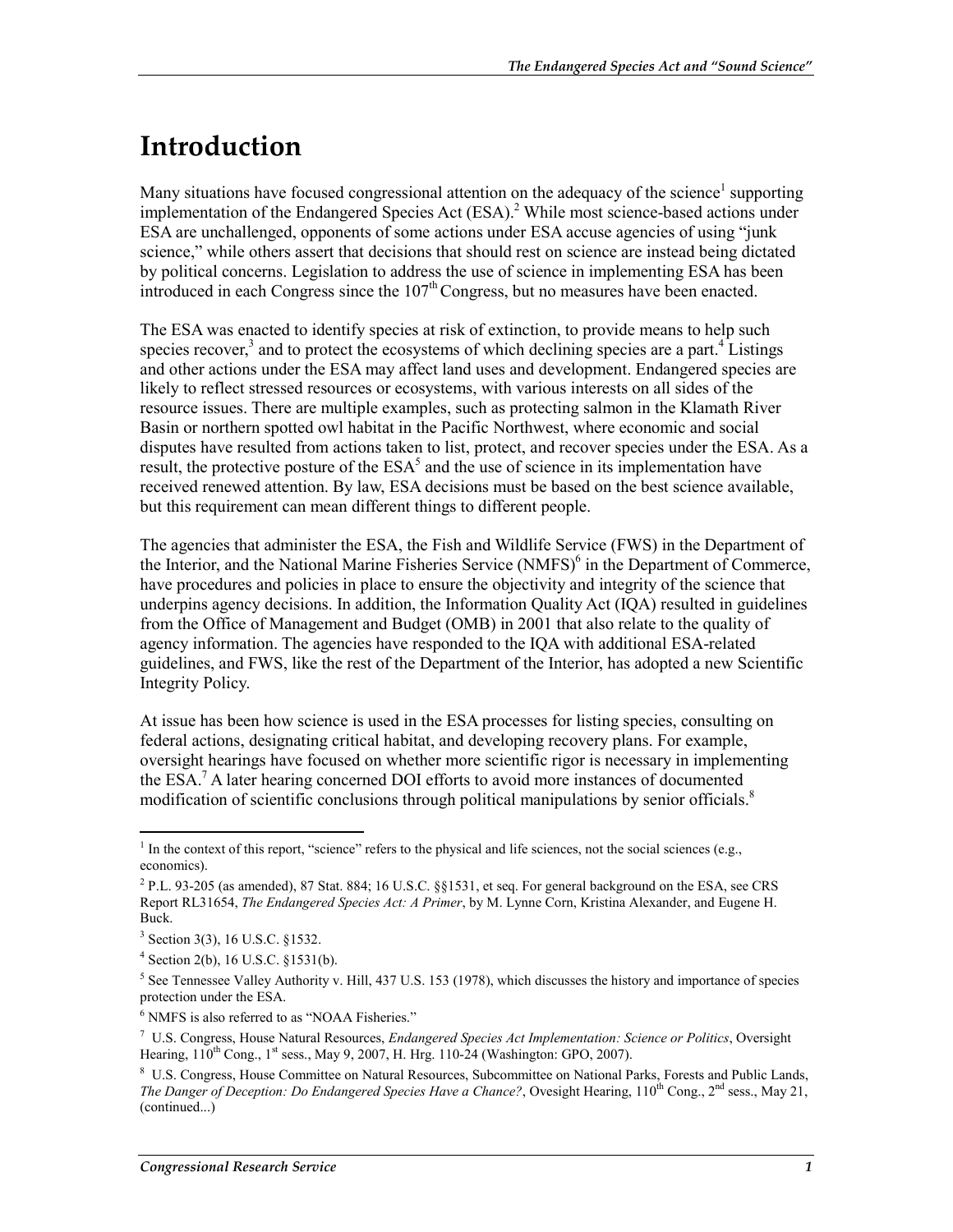Beginning with the  $107<sup>th</sup>$  Congress, bills have been introduced to require empirical or field-tested data as well as independent scientific reviews, science review boards, and increased public involvement. Questions have also been raised on how to handle situations when the *available* science is not extensive. Some suggest that considerations other than species conservation should prevail; others seek to change the current posture of the law by changing the role of science. For still others, efforts to amend the ESA in these areas are seen as an attempt to undermine the ESA, which they assert struck a reasonable balance on these issues, and they question whether an amendment concerning science is advisable or practical. These considerations are complicated by the costs and time required to acquire more extensive data, particularly in connection with many lesser-known species. Many rare and endangered species are little studied because they are hard to find or because it is difficult to locate enough of them to support scientific research. In addition, restrictions on activities that might affect listed species could discourage some research.

This report approaches the issues surrounding "sound science" by discussing (1) controversies over the last decade; (2) the role of science in general—what science is, and what it can and cannot do—as background for assessing the adequacy of science in ESA implementation; (3) the role of science in the legal and policy ESA context; (4) current requirements on the quality and use of information and science by FWS and NMFS; and (5) legislation to address concerns relating to ESA science.

## **Questioning the Adequacy of Science in ESA Actions**

Several situations have focused congressional attention on concerns about the adequacy of ESA science. Examples illustrating a range of different types of scientific concerns include (1) allegations of sample tampering in population surveys for Canada lynx; (2) concerns over how to treat surplus hatchery-propagated salmon; (3) Steller sea lion protection and its conflicts with North Pacific fishery management; and (4) eastern gray wolves.

### **Canada Lynx Survey**

Before the Canada lynx (*Lynx canadensis*) was listed in 2000,<sup>9</sup> a federal interagency group began a three-year nationwide survey of habitat in 1999 to detect the presence or absence of Canada lynx, a species then under consideration for ESA listing. This survey annually covered more than 60 sampling areas in several states. Hair samples were collected and analyzed for DNA characteristics to identify the species that left hair samples on rubbing posts. A positive result (i.e., a "hit") of a lynx hair sample in an area already known to be occupied lynx habitat was used to help calibrate survey effectiveness. If a hit came from habitat where lynx occupancy was unknown, tracking surveys in snow and other investigations were conducted to verify the hit. These tracking surveys and associated investigations were intended to help determine the extent and significance of lynx occurrence in the area. A conclusion that wild, resident lynx were present

<sup>(...</sup>continued)

<sup>2008,</sup> H.Hrg. 110—72.

<sup>9</sup> 65 *Federal Register* 16051-16086 (March 24, 2000) listed the species as threatened across the northern tier of 11 states from Washington to Maine, plus Utah and Colorado. The species was not listed at the time in New Mexico.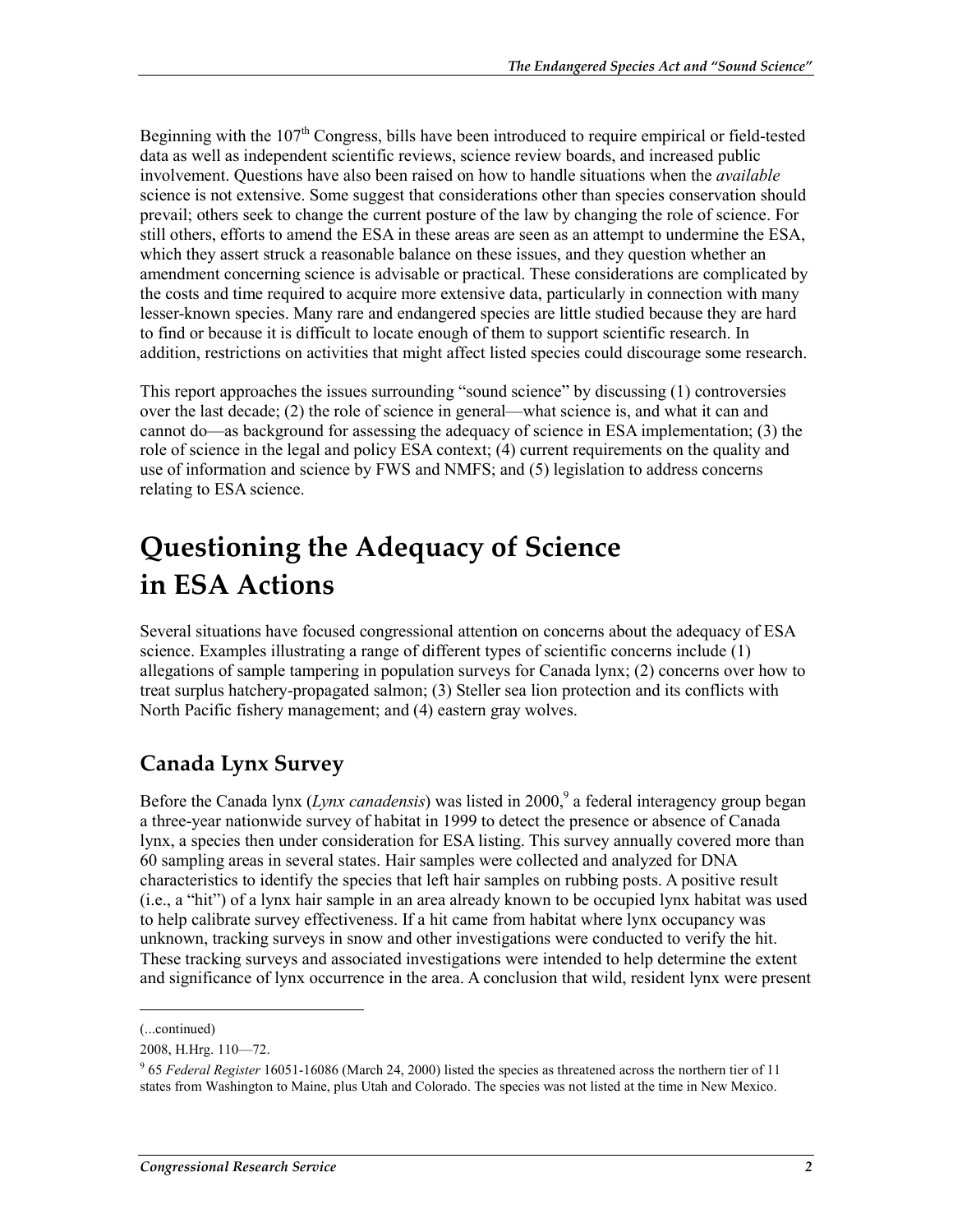was not automatically made from survey hit information, since the hit could also be from feral lynx (e.g., an escapee from a lynx fur farm), pet lynx, or wild but transient lynx.

Controversy arose from media reports of possible irregularities with the collection and testing of lynx survey samples. Several federal and state researchers had submitted hair samples for testing which had not been collected naturally from the wild, to test the capability of the testing procedures.10 These submissions were not in the planned protocol for the studies. Some individuals feared that unplanned test samples might be used to extend the known range of ESAprotected lynx and impose additional restrictions on land owners. Concerns were also raised that media coverage may have sensationalized the situation beyond its facts.<sup>11</sup> No new habitat was added to the lynx's known range as a result of the irregular samples.

Another issue regarding listing of lynx illustrates the difficulty of studying and listing rare or elusive species whose ranges and behaviors are not well understood. With the original listing, no lynx in New Mexico were covered, because FWS did not include states where the population was thought to be transient, or not viable due to an inadequate prey base—in the New Mexico case, too few snowshoe hares. However, further research showed that perhaps lynx were more abundant there than previously thought. On August 8, 2007, Forest Guardians, Sinapu, Center for Native Ecosystems, Animal Protection Institute, Animal Protection of New Mexico, Carson Forest Watch, and Sierra Club, Rio Grande Chapter, petitioned to have the listing changed to include portions of northern New Mexico. One major issue in the boundary change debate was whether any lynx found in northern New Mexico were simply young, dispersing animals that would eventually die out after being unable to find adequate resources or whether these young animals represented a significant part of the population. Eventually, FWS concluded that this portion of the species' range warranted inclusion in the listing, but that the change was precluded by other higher priorities.<sup>12</sup> It assigned the listing decision a priority of 12, the least urgent possible level.

Designation of critical habitat for this species has also been controversial on scientific grounds. Defenders of Wildlife sued FWS to force designation of critical habitat. The U.S. District Court for the District of Columbia instructed FWS to propose critical habitat by November 1, 2005, and to issue a final rule for critical habitat by November 1, 2006.<sup>13</sup> On November 9, 2006, FWS designated approximately 1,841 square miles of critical habitat in three states: Minnesota (Koochiching and St. Louis counties), Montana (Flathead and Glacier counties), and Washington (Chelan county).<sup>14</sup> Because boundaries within the chosen states were primarily national parks or other protected areas, and because other states with lynx habitats were omitted, some environmental and scientific groups charged that even these boundaries were inadequate, and

 $10$  Testing blind reference samples is typically an important element in scientific analysis control, but submitting the unplanned samples for testing was not part of a written protocol agreement with the testing laboratory. A lack of intent to defraud may be indicated by reports that the biologists told others what they were doing, recorded the samples as being blind checks in their sample logs, and supplied sample numbers to the testing facility that were not part of the study's coordinate system.

<sup>&</sup>lt;sup>11</sup> Ted Williams, "Lynx, Lies, and Media Hype," *Audubon Magazine* (May-June 2002): 24-33. For details, see GAO Report GAO-02-496T, *Canada Lynx Survey: Unauthorized Hair Samples Submitted for Analysis*. The three-page GAO report concluded that samples were submitted outside the study's protocol, without drawing inferences about fraud or deception.

<sup>12 74</sup> *Federal Register* 66938-66950.

<sup>13 70</sup> *Federal Register* 68294-68328.

<sup>14 71</sup> *Federal Register* 66007-66061.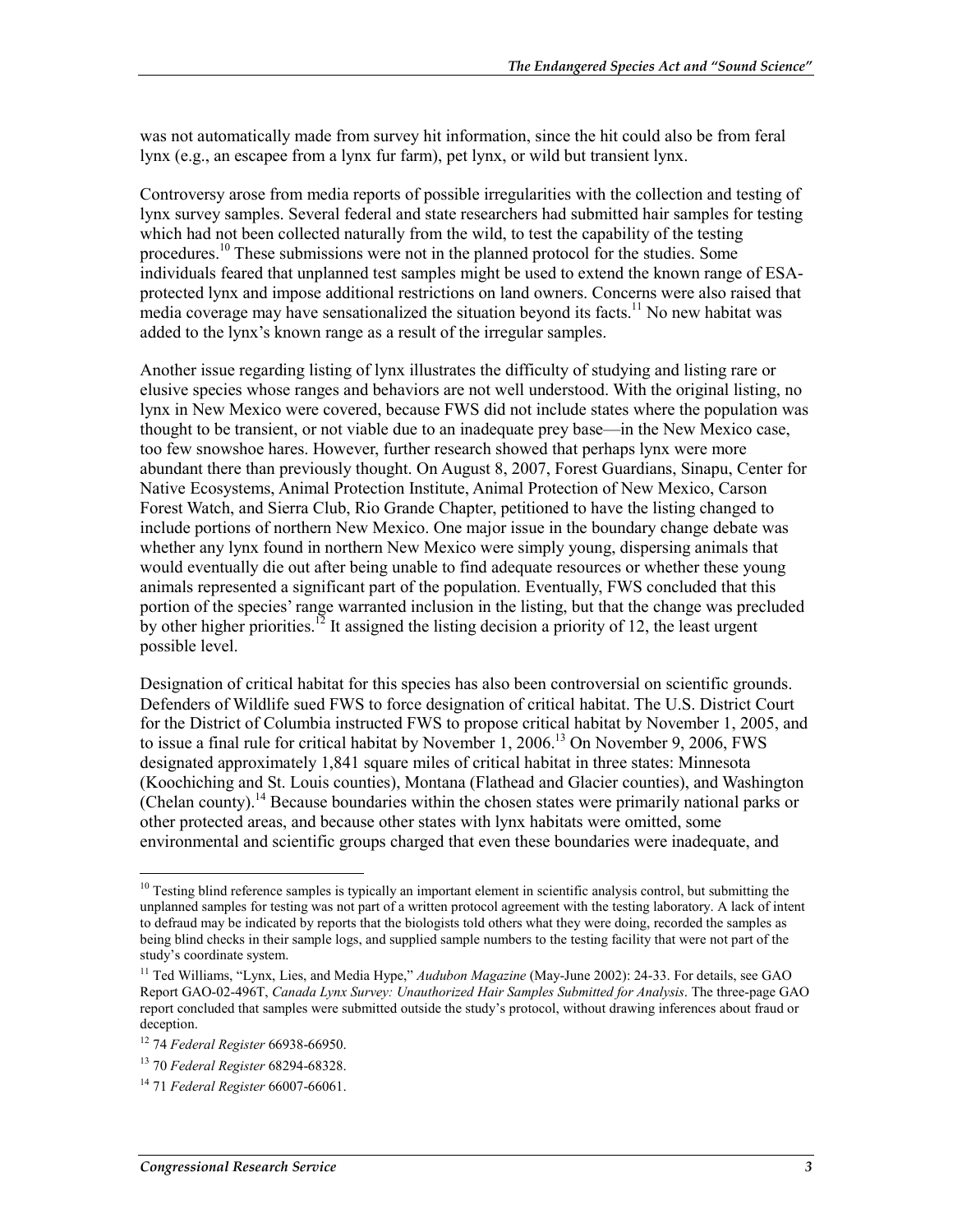another suit was filed to expand designated critical habitat. Among other things, these groups argued that the designation was inadequate on various scientific grounds.<sup>15</sup> On February 25, 2009, FWS determined that the critical habitat should be expanded to approximately 39,000 square miles in portions of Maine, Minnesota, western Montana, northeastern Idaho, north-central Washington, and northwestern Wyoming.<sup>16</sup> FWS also acknowledged that a former deputy assistant secretary at the Department of the Interior, Julie MacDonald, may have inappropriately reduced the earlier designation.<sup>17</sup>

The 2009 critical habitat designation was ruled invalid by the Montana federal district court, which found that FWS had not considered the economic impacts adequately.<sup>18</sup> The court halted application of the critical habitat designation in the area in which the economic analysis had been inadequate (a national forest in Washington). An earlier decision, by a different judge of the same court, also found the critical habitat designation flawed, but left the rule in place while FWS considered the features of lynx-occupied areas in certain national forests.<sup>19</sup>

#### **Hatchery Salmon**

Naturally spawned fish are genetically diverse and therefore considered to be more vigorous than the genetically more similar hatchery fish. Consequently, agency scientists have distinguished between hatchery-raised and wild salmon to maximize production of the latter. Over the years, these distinctions have been controversial in several respects. In 1993 NMFS issued its Interim Hatchery Listing Policy on how to consider hatchery fish in listing determinations for Pacific salmon and steelhead species. The interim policy concluded that hatchery fish could be in the same evolutionarily significant unit  $(ESU)$  as wild fish.<sup>20</sup> Eventually, a federal court found that the interim policy violated the ESA by listing below the species level. The court found that if hatchery and wild salmon were in the same ESU, they should not have different listing status.<sup>21</sup>

NMFS revised the policy to reflect the court's decision. The final hatchery listing policy (HLP) was released four years later, in 2005.<sup>22</sup> The HLP requires NMFS to consider the status of the ESU as a whole, rather than the status of only the wild fish within the ESU, when determining whether to list the species. It also provides that the entire ESU would be listed, rather than just the wild fish.

Two suits were filed in two different district courts. One suit challenged how the HLP affected steelhead trout. Two types of groups sued in the steelhead case: groups that wanted wild fish considered as distinct from hatchery fish, and groups that wanted to require NMFS to make no distinction between the origins of fish. The court found the HLP was invalid because it was not

<sup>&</sup>lt;sup>15</sup> For example, see comments by Defenders of Wildlife, available at http://www.defenders.org/resources/publications/ programs\_and\_policy/wildlife\_conservation/imperiled\_species/lynx/lynx\_critical\_habitat\_comments.pdf.

<sup>16 74</sup> *Federal Register* 8616.

<sup>17 74</sup> *Federal Register* 8617-8618.

<sup>&</sup>lt;sup>18</sup> Wyoming State Snowmobile Association v. U.S. Fish and Wildlife Service, No. 09-CV-00095-F, 2010 WL 3743933 (D. Mont. September 10, 2010).

<sup>&</sup>lt;sup>19</sup> Alliance for the Wild Rockies v. Lyder, No. CV-09-73-M, 2010 WL 3023652 (D. Mont. July 28, 2010).

<sup>20 58</sup> *Federal Register* 17573, at 17574 (April 5, 1993).

<sup>&</sup>lt;sup>21</sup> Alsea Valley Alliance v. Evans, 161 F. Supp. 2d 1154, 1161 (D. Or. 2001).

<sup>22 70</sup> *Federal Register* 37204 (June 28, 2005).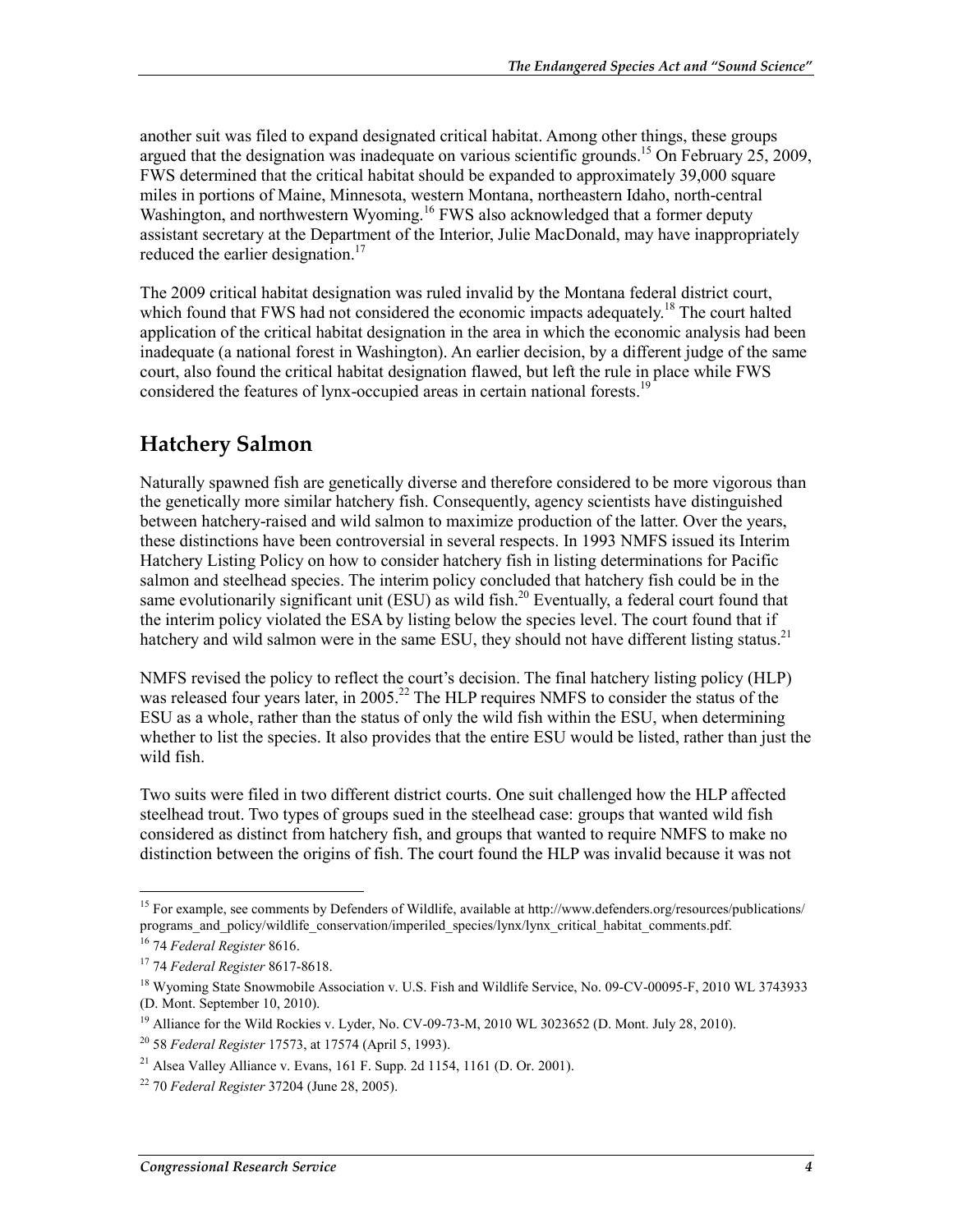based on the best available scientific data. $^{23}$  The court found the HLP undermined a fundamental purpose of the ESA—to preserve natural, self-sustaining populations. The court further found it scientifically questionable whether risk assessment criteria developed by NMFS for making status determinations could be applied to fish populations that included both hatchery and wild fish, since the criteria were designed to be applied only to wild fish. NMFS's downlisting of steelhead from endangered to threatened by applying the HLP was ruled invalid. But the court upheld the NMFS decision to include hatchery and wild fish in the same ESU.

The Ninth Circuit Court of Appeals upheld only a portion of the steelhead decision.<sup>24</sup> The appellate court distinguished between the two steps of the listing process: defining the species, and then determining whether the species should be listed. The Ninth Circuit agreed with NMFS that the effects of hatchery fish on wild fish could be considered at the listing phase, not the definitional stage. The court gave discretion to NMFS's science, although it noted that there may not be scientific consensus regarding the threat hatchery fish pose to wild fish. The appellate court reversed the lower court's holding that downlisting the fish was invalid, finding that hatchery fish did not necessarily put wild fish at risk.

A second suit was based on how the HLP affected salmon. In this case, the court held that NMFS properly considered hatchery and wild fish as having different extinction risks in its listing decision.<sup>25</sup> The court rejected the plaintiffs' argument that special regulations regarding taking salmon had to apply uniformly to hatchery and wild fish. The Ninth Circuit Court affirmed the lower court's decision.<sup>26</sup>

#### **Steller Sea Lions**

The western population of Steller sea lions was listed in 1990 as endangered under the ESA, and their abundance has been declining for several decades.27 Starting in late 1998, NMFS prepared three biological opinions<sup>28</sup> that were based on the hypothesis that intense fishing for pollock, Pacific cod, and Atka mackerel off Alaska was causing localized depletion of these fish and therefore starving Steller sea lions. Critics among commercial fishermen argued that NMFS based its biological opinion on a scientifically untested hypothesis to make a jeopardy finding on fishing levels and practices under the ESA, while NMFS insisted on a higher standard of certainty for the science under the Magnuson-Stevens Fishery Conservation and Management Act, supporting fishery management measures to address localized fish depletion problems.

In a fourth biological opinion on authorization of these fisheries, NMFS took a different approach, after Steller sea lion feeding studies and population trends at some rookery sites raised

<sup>&</sup>lt;u>.</u> <sup>23</sup> Trout Unlimited v. Lohn, No. CV06-0483-JCC, 2007 WL 1795036 (W.D. Wash. June 13, 2007).

<sup>&</sup>lt;sup>24</sup> Trout Unlimited v. Lohn, 559 F.3d 946 (9<sup>th</sup> Cir. 2009).

<sup>&</sup>lt;sup>25</sup> Alsea Valley Alliance v. Lautenbacher, No. 06-6093-HO, 2007 WL 2344927 (D. Or. August 14, 2007).

<sup>&</sup>lt;sup>26</sup> Alsea Valley Alliance v. Lautenbacher, 319 Fed. Appx. 588 ( $9<sup>th</sup> Cir. 2009$ ).

<sup>&</sup>lt;sup>27</sup> For more background on this issue, see http://www.fakr.noaa.gov/protectedresources/stellers/default.htm.

 $28$  These opinions were related to consultation on the effects of the authorization of groundfish fisheries in the Bering Sea and Aleutian Islands region under the Fishery Management Plan (FMP) for Groundfish of the Bering Sea and Aleutian Islands Management Area, and of the authorization of groundfish fisheries in the Gulf of Alaska under the FMP for Groundfish of the Gulf of Alaska, including the prosecution of parallel groundfish fisheries in Alaska state waters. These FMPs were developed by the North Pacific Fishery Management Council and approved by NMFS under the authority of the Magnuson-Stevens Fishery Conservation and Management Act.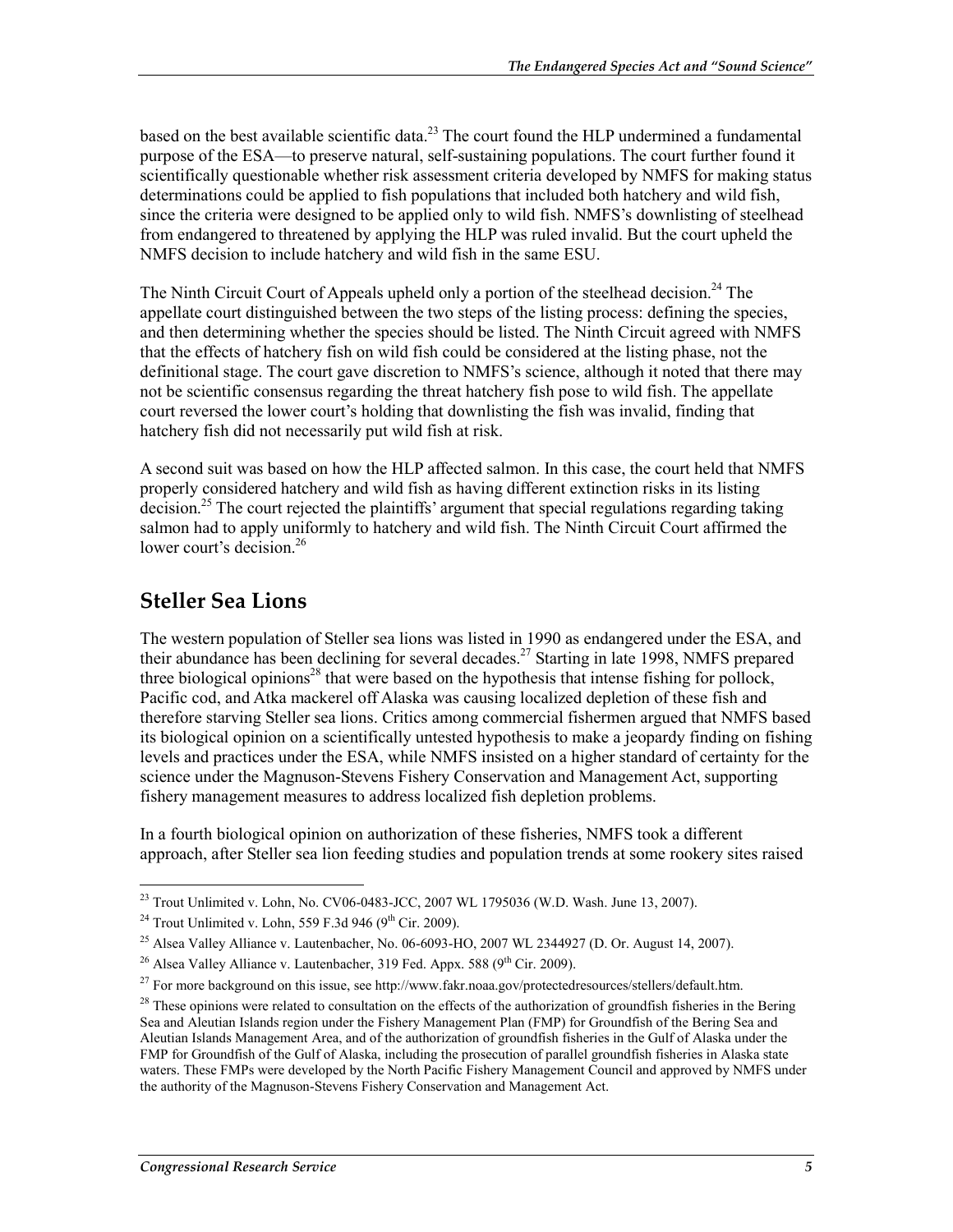questions about the localized depletion hypothesis. Litigation on this issue was settled early in  $2003<sup>29</sup>$  In response, NMFS (1) published an addendum to its 2001 biological opinion to clarify the effects of the fisheries on Steller sea lions and their critical habitat and (2) completed a Final Programmatic Supplemental Environmental Impact Statement and Record of Decision concerning the Alaska groundfish fishery. In early December 2010, NMFS restrictions on commercial Atka mackerel and Pacific cod fishing in the western Aleutians to protect western Steller sea lions reignited this controversy.<sup>30</sup> As a result of litigation challenging the NMFS determination that commercial fishing jeopardized those Steller sea lions, a court ordered NMFS to prepare an environmental impact statement for Steller sea lion protection measures.<sup>31</sup>

#### **Gray Wolves in Eastern States**

Wolves are an adaptable species, as shown by their behavior and by their presence in a tremendous variety of ecosystems.<sup>32</sup> Variations in color, size, and bone structure have led some mammalogists to designate wolves in different areas as different subspecies or populations, whereas other experts would recognize only a single species with variability. Biologists commonly describe their colleagues as *lumpers* or *splitters*, based on their inclinations in classifying organisms. As the names suggest, lumpers are those who tend to minimize differences, and see one or a few species, perhaps with some variations, while splitters tend to emphasize those differences, dividing a species into many subspecies, or populations. As one well-known mammalogist once stated: "Splitters make very small units—their opponents say that if they can tell two animals apart, they place them in different genera, and if they cannot tell them apart, they place them in different species. Lumpers make large units—their opponents say that if a carnivore is neither a dog nor a bear they call it a cat." $33$ 

For wolves, which are (or were) found in temperate and polar areas throughout the Northern Hemisphere, some observers (splitters) have argued that there are as many as 24 subspecies in North America and 8 in Europe and Asia.<sup>34</sup> More recently, lumpers have had the upper hand in the scientific community. However, that tide may be changing. In May 2011, the U.S. Fish and Wildlife Service (FWS) proposed recognizing a third species of wolf (*Canis lycaon*), in addition to the gray and red wolf.<sup>35</sup> The wolves being considered for this new species designation live (or lived) primarily in the eastern United States.

<sup>&</sup>lt;sup>29</sup> Greenpeace v. National Marine Fisheries Service, No. C98-0492Z, Agreed Order at 2 (W.D. Wash). For a detailed discussion of this litigation, see Jerry McBeath, "Greenpeace v. National Marine Fisheries Service: Steller Sea Lions and Commercial Fisheries in the North Pacific," *Alaska Law Review*, v. 21 (June 2004): 1-42.

<sup>&</sup>lt;sup>30</sup> For a copy of the December 2010 biological opinion, fishery management response, and subsequent litigation, see http://alaskafisheries.noaa.gov/protectedresources/stellers/esa/biop/final/1210.htm.

<sup>&</sup>lt;sup>31</sup> Alaska v. Lubchenco, No. 3:10-cv-00271 (D. Alaska Jan. 19, 2012). For general information on the EIS preparation, see http://alaskafisheries.noaa.gov/sustainablefisheries/sslpm/eis/scopingissues0512.pdf.

 $32$  For example, should climate change continue and arctic snow cover continue to diminish, will the genes for white coats diminish in the arctic wolves? That may be likely, since light-colored wolves would be at a disadvantage in much of the year and over a growing area. Natural selection would then tend to disfavor these animals and their offspring.

<sup>33</sup> George Gaylord Simpson, "The Principles of Classification and the Classification of Mammals," *Bulletin of the American Museum of Natural History*, vol. 85 (1945), p. 23. Debates over the proper classification of species are not rare, particularly for vertebrates; only the listing of a species and the need for legal clarity over what is protected and what is not bring such debates into a practical realm.

<sup>34</sup> See discussion, citing various authors, in L. David Mech, *The Wolf: The Ecology and Behavior of an Endangered Species*, pp. 29-31 (Garden City, NY: Natural History Press 1970).

<sup>35 76</sup> *Federal Register* 26086 (May 5, 2011). The comment period was later extended to September 26, 2011. No action (continued...)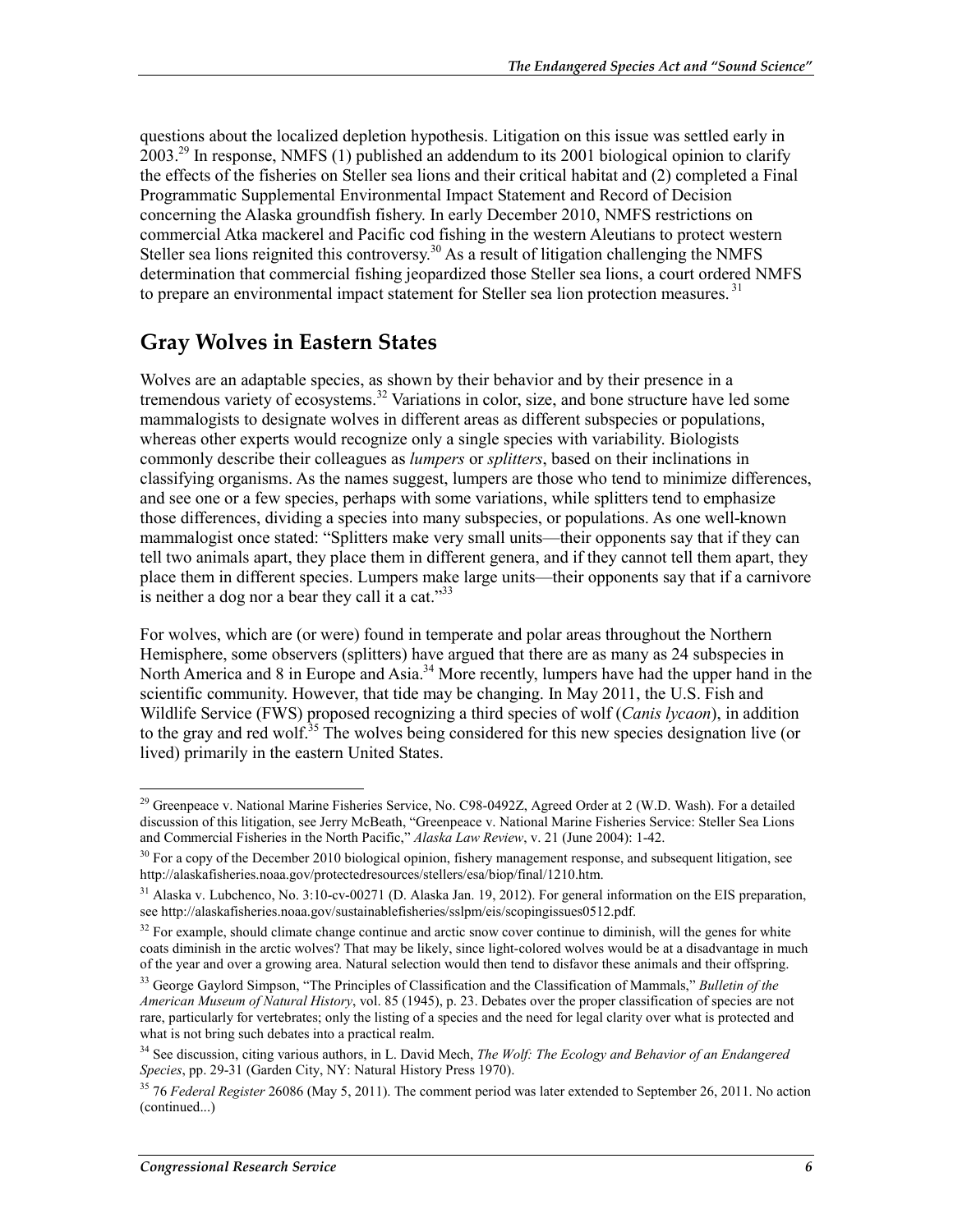In the ESA context, the academic debate has considerable significance. Under the ESA, if a taxon is listed (for example the genus *Hylobates*), then all of the species of gibbons which belong to that genus are all protected. Similarly, if *Canis lupus* is listed, then all wolves (subspecies, and DPS) belonging to that species are all protected. However, if FWS concludes that there are animals commonly referred to as wolves, but which do not belong to *Canis lupus* at all, then those wolves would lose their ESA protections unless or until they won ESA protection on their own merits.

From a scientific viewpoint, designating wolves found in the eastern United States as a separate species is not assured. For example, the encyclopedic *Mammal Species of the World* discusses the validity of *Canis lycaon* as a distinct species and concludes that evidence for separation is equivocal.<sup>36</sup> However, it does not currently consider this wolf in the East to be a distinct species. Moreover, the North American consortium of national professionals who manage the Integrated Taxonomic Information System (ITIS, the source considered authoritative on taxonomy and taxonomic validity in the United States and its territories, Mexico, and Canada) currently considers this wolf as a *subspecies (Canis lupus lycaon)*. 37 The validity debate considers evidence related to mitochondrial DNA, morphology, evidence of hybridization with coyotes, the natural variability of widely distributed species, and the extremely low population densities that make conclusive evidence difficult to obtain. A change in the taxonomic status would, in effect, de-list any remaining eastern wolves on the basis of that new status, rather than on an assessment of its conservation status. Only a new decision to list would return such wolves to a protected status.

### **Climate Change and Sound Science**

In another version of the debate over science and ESA, the focus is less on the use of science in ESA decision-making per se and more on the use of the act to force decisions on a scientific issue. Specifically, some have argued that the ESA might be a suitable tool to restrict greenhouse gas emissions. However, years after the theory was proffered, no published court opinion has considered this issue.

The idea, as spearheaded by the Center for Biological Diversity (CBD), is to petition FWS and NMFS to list as endangered or threatened various animals whose habitat is or will be adversely affected by climate change. Once a species is listed, the argument would be made that sources of substantial greenhouse gas emissions, such as coal-fired power plants, cause an unlawful "take" of these species under ESA Section 9 by the effect such emissions have, via climate change, on the species' habitat. This could force negotiation of an incidental take permit for the source, with conditions to limit greenhouse gases.

Case law, however, does not demonstrate that the ESA is used as an enforcement tool to make climate change arguments. In three cases where ESA challenges were directed at federal projects related to power plants, only one involved climate change allegations, *Palm Beach County Environmental Coalition v. Florida*, and it was not clear whether those claims were premised on the ESA or on another legal basis.<sup>38</sup> In an Eighth Circuit case, *Sierra Club v. U.S. Army Corps of* 

 $\overline{a}$ 

<sup>(...</sup>continued)

has been taken on the proposal to date.

<sup>36</sup> Don E. Wilson & DeeAnn M. Reeder (editors), *Mammal Species of the World. A Taxonomic and Geographic Reference* (3rd ed.), Johns Hopkins University Press: 2005.

<sup>37</sup> The ITIS data base is online at http://www.itis.gov/.

<sup>&</sup>lt;sup>38</sup> Palm Beach County Environmental Coalition v. Florida, 651 F. Supp. 2d 1328 (S.D. Fla. 2009). Plaintiffs also had (continued...)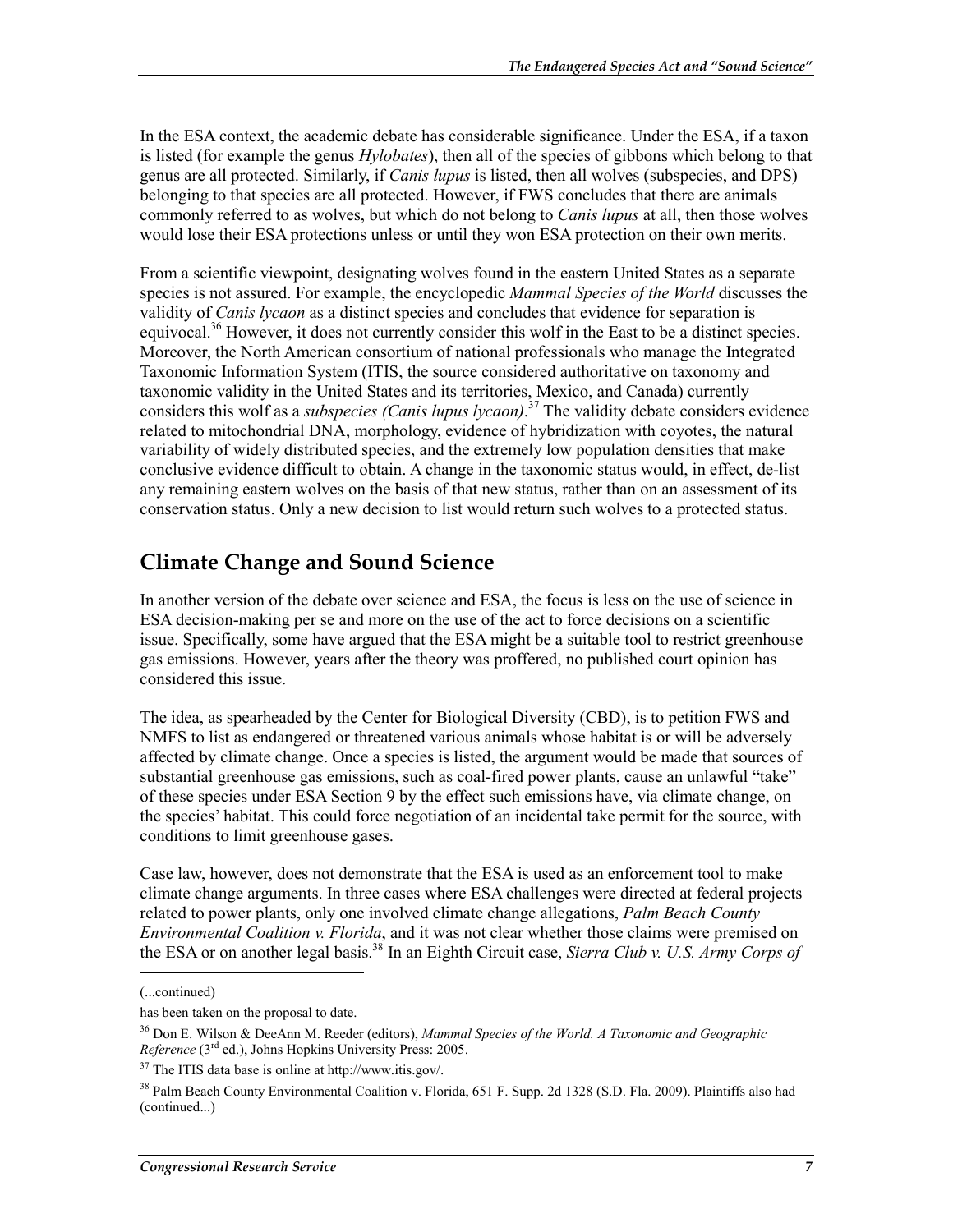*Engineers*, 39 a claim was made that emissions harmed specific species near the power plant, and did not allege global harm. A similar claim was made in *Palm Beach County*. Neither court reviewed the ESA claims, finding procedural reasons. In the third case, *United States v. Pacific Gas and Electric*, the court held that the ESA had not been violated; also, the claims of harm to species related to a power plant were not based on  $GHGs.<sup>40</sup>$ 

Despite the apparent lack of litigation premised on climate change *taking* species, some regulatory changes were made to limit lawsuits based on that cause of action. In December 2008, FWS changed the regulations that dictated how a Service considered impacts of federal projects on listed species.<sup>41</sup> Those regulations were effective only from January 15, 2008, to May 5, 2008, after Congress acted to halt them in P.L.  $111-8<sup>42</sup>$  During that period of regulatory change, definitions related to the effects of an action were modified to "reinforce the Services' current view that there is no requirement to consult on [greenhouse gas] emissions' contribution to global warming and its associated impacts on listed species.<sup>343</sup> Despite the revocation of those changes, it does not appear that the scope of effects has expanded, likely due to the fact that the regulations already limited review to those effects with a reasonable certainty to occur.<sup>44</sup>

Another regulatory change of the same time period is still in place. It restricts lawsuits claiming incidental takes of polar bears to instances where the agency action occurs in the State of Alaska<sup>45</sup> The polar bear was listed under the act primarily due to shrinking habitat caused by changing climate.<sup>46</sup> The polar bear regulation prevents a lawsuit claiming that a power plant in any state other than Alaska harmed the polar bear by indirectly causing its ice floe habitat to diminish. The law that authorized revocation of the regulations discussed above, P.L. 111-8, also authorized revocation of the polar bear rule, but the Secretary of the Interior and the Secretary of Commerce did not act to revoke that rule. On December 7, 2010, FWS designated approximately 187,000 square miles offshore and onshore in Alaska as critical habitat for the species (75 *Federal Register* 76085).

#### **General Political Influence Charges**

In addition to specific claims of poor science such as those cited above, there have been claims of more general interference in scientific decisions under ESA. Among the high-profile claims were charges that a former deputy assistant secretary at the Interior Department, as well as other DOI officials, were responsible for changing a number of decisions that had been supported by career

 $\overline{a}$ 

<sup>(...</sup>continued)

alleged violations of the Clean Air Act, National Environmental Policy Act, and the Clean Water Act.

 $39$  645 F.3d 978 ( $8^{th}$  Cir. 2011).

 $40$  776 F. Supp. 2d 1007 (N.D. Cal. 2011).

<sup>41 73</sup> *Federal Register* 76272 (Dec. 16, 2008) (effective Jan. 15, 2009).

<sup>42 74</sup> *Federal Register* 20421 (May 8, 2009) ("With this final rule, the Department of the Interior and the Department of Commerce amend regulations governing interagency cooperation under [the ESA]. In accordance with the statutory authority set forth in the 2009 Omnibus Appropriations Act (P.L. 111-8), this rule implements the regulations that were in effect immediately before the effective date of the regulation issued on December 16, 2008").

<sup>43 73</sup> *Federal Register* at 47872.

<sup>44 50</sup> C.F.R. § 402.02.

<sup>45 50</sup> C.F.R. § 17.40(q)(4). See also, CRS Report RL33941, *Polar Bears: Listing Under the Endangered Species Act*, by Eugene H. Buck, M. Lynne Corn, and Kristina Alexander.

<sup>46 73</sup> *Federal Register* 28212 (May 5, 2008).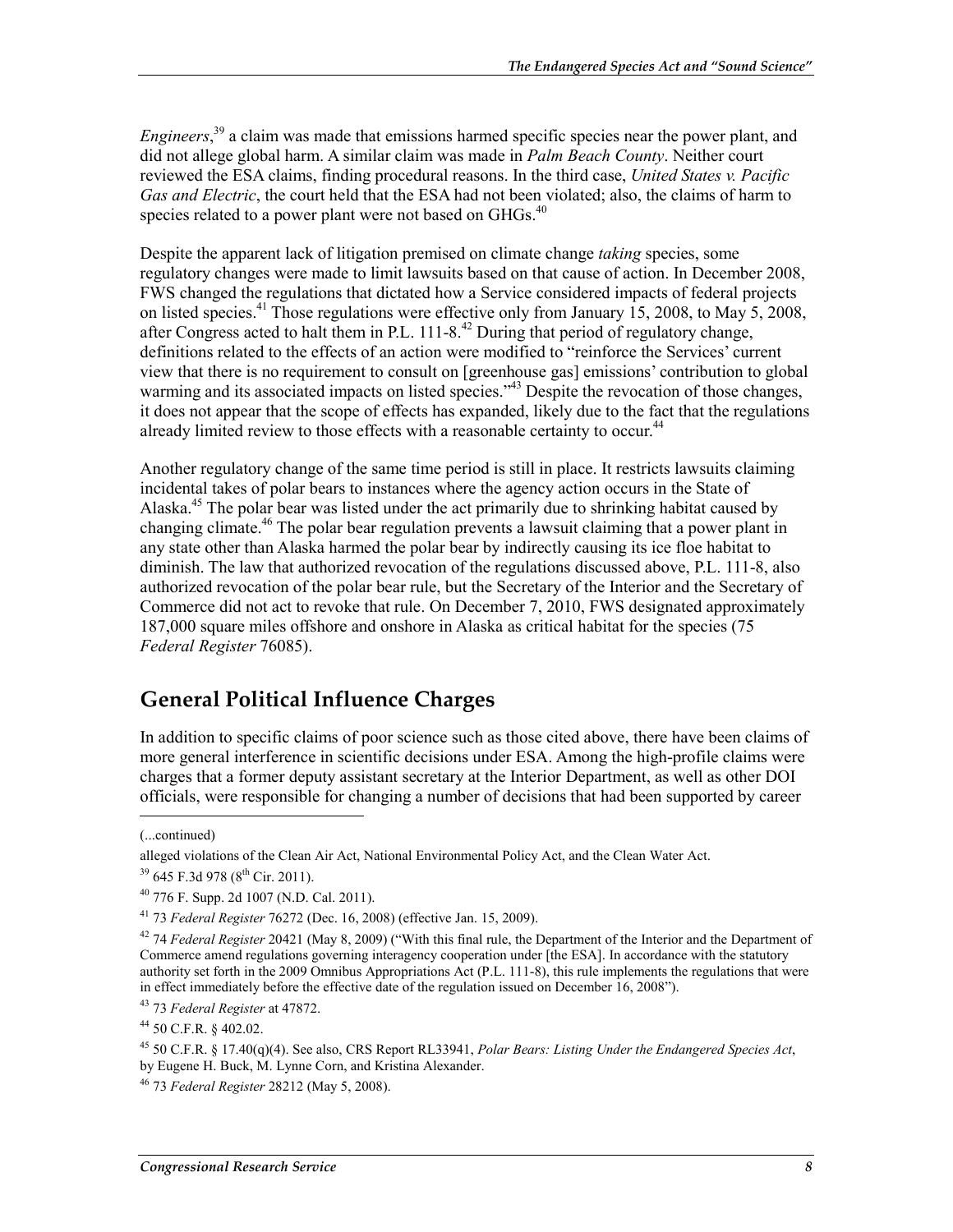staff. The DOI Inspector General (IG) found that the official, Julie MacDonald, had interfered with scientific determinations regarding endangered species. Ms. MacDonald resigned shortly thereafter. In a hearing before the House Committee on Natural Resources on July 31, 2007, the DOI deputy inspector general, Mary Kendall, added that DOI did not investigate allegations of then-Vice President Cheney's involvement in some of the decisions, but would have done so if it had been aware of the allegations at the time. Some Republican members of the committee argued that even if the involvement occurred, the contacts would not have been improper. $47$ 

As a result of the IG investigation and the resignation, FWS reconsidered decisions concerning eight species: white-tailed prairie dog, Preble's meadow jumping mouse, two Hawaiian picturewing flies, arroyo toad, southwestern willow flycatcher, California red-legged frog, and Canada lynx.<sup>48</sup> The reconsideration came after FWS regional directors reported that Ms. MacDonald influenced the outcome without a scientific basis. On August 30, 2007, the Center for Biological Diversity filed a notice of intent to sue DOI, claiming interference with decision-making concerning 55 listed species. Claims concerned primarily FWS elimination of designated critical habitat in a number of states, but also decisions to de-list or down-list some species, and not to list others.49 Pressure cited for the decisions was primarily from Ms. MacDonald, but other DOI officials were also named in the notice. In addition to these reviews, which cite previous specific interference in scientific analysis, FWS announced other reviews or changes in previous ESA decisions. Examples included a review of the proposed listing of Gunnison sage grouse;<sup>50</sup> and a re-examination of the recovery plan and the reduction in designated critical habitat for the northern spotted owl. $51$ 

Some federal courts rejected FWS determinations in part because of Ms. MacDonald's influence. For example, the timeline for determining bull trout critical habitat was adjusted by the District Court of Oregon because of her input.<sup>52</sup> Listing determinations for the greater sage grouse<sup>53</sup> and the Sonoma and Santa Barbara salamander<sup>54</sup> were sent back to the agency by two other courts.

<sup>47 &</sup>quot;Endangered Species Official Says Misconduct Casts 'Cloud' Over Scientific Integrity of Interior Program," *Daily Environmental Report (BNA)*, August 1, 2007, p. A-6.

<sup>&</sup>lt;sup>48</sup> Since the announcement of the review, these species have been the subject of five-year reviews, proposals for revised critical habitat, new ranges, and proposed rules for listing. For more information on each species, see the FWS endangered species website at http://www.fws.gov/endangered/wildlife.html. Currently, two of these species are listed as endangered (arroyo toad and southwestern willow flycatcher); four as threatened (Preble's meadow jumping mouse, one species of picture-wing fly, California red-legged frog, and Canada lynx (part of range)); and three as candidates (white-tailed prairie dog, one species of picture-wing fly, and Canada lynx ( in New Mexico). The Center for Biological Diversity was a plaintiff in many of the lawsuits in this controversy. Their history of the issues, species by species, can be found at http://www.biologicaldiversity.org/species/index.html.

<sup>49&</sup>quot;Enviros Threaten Legal Action on Behalf of 55 Endangered Species," *Environmental News Service*, August 30, 2007.

<sup>50</sup> See http://www.fws.gov/mountain-prairie/species/birds/sagegrouse/. This species is designated as a candidate species whose listing is warranted but precluded by other, higher-priority species.

<sup>&</sup>lt;sup>51</sup> See E&E News at http://www.eenews.net/eenewspm/2009/04/01/archive/2?terms=Julie+MacDonald; Carpenters Indus. Council v. Salazar, No. 08-1409, 2010 EL 3447243 (D. D.C. September 1, 2010). Critical habitat has not yet been revised; a comment period on the proposed revision closed on July 6, 2012 (see Fish and Wildlife Service, "Revised Critical Habitat for the Northern Spotted Owl (*Strix occidentalis caurina*)," 77 *Federal Register* 324856, June

<sup>1, 2012).</sup> The recovery plan update was published on July 1, 2011. See http://ecos.fws.gov/docs/recovery\_plan/ RevisedNSORecPlan2011\_1.pdf.

 $52$  Alliance for the Wild Rockies v. Allen, No. 04-1813, 2010 WL 2015407 (D. Or. July 1, 2009).

<sup>53</sup> Western Watersheds Project v. Fish and Wildlife Service, 535 F. Supp. 2d 1173, 1175 (D. Idaho 2007).

<sup>&</sup>lt;sup>54</sup> Center for Biological Diversity v. U.S. Fish and Wildlife Service, No. C04-04324, 2005 WL 2000928 (N.D. Cal.) (continued...)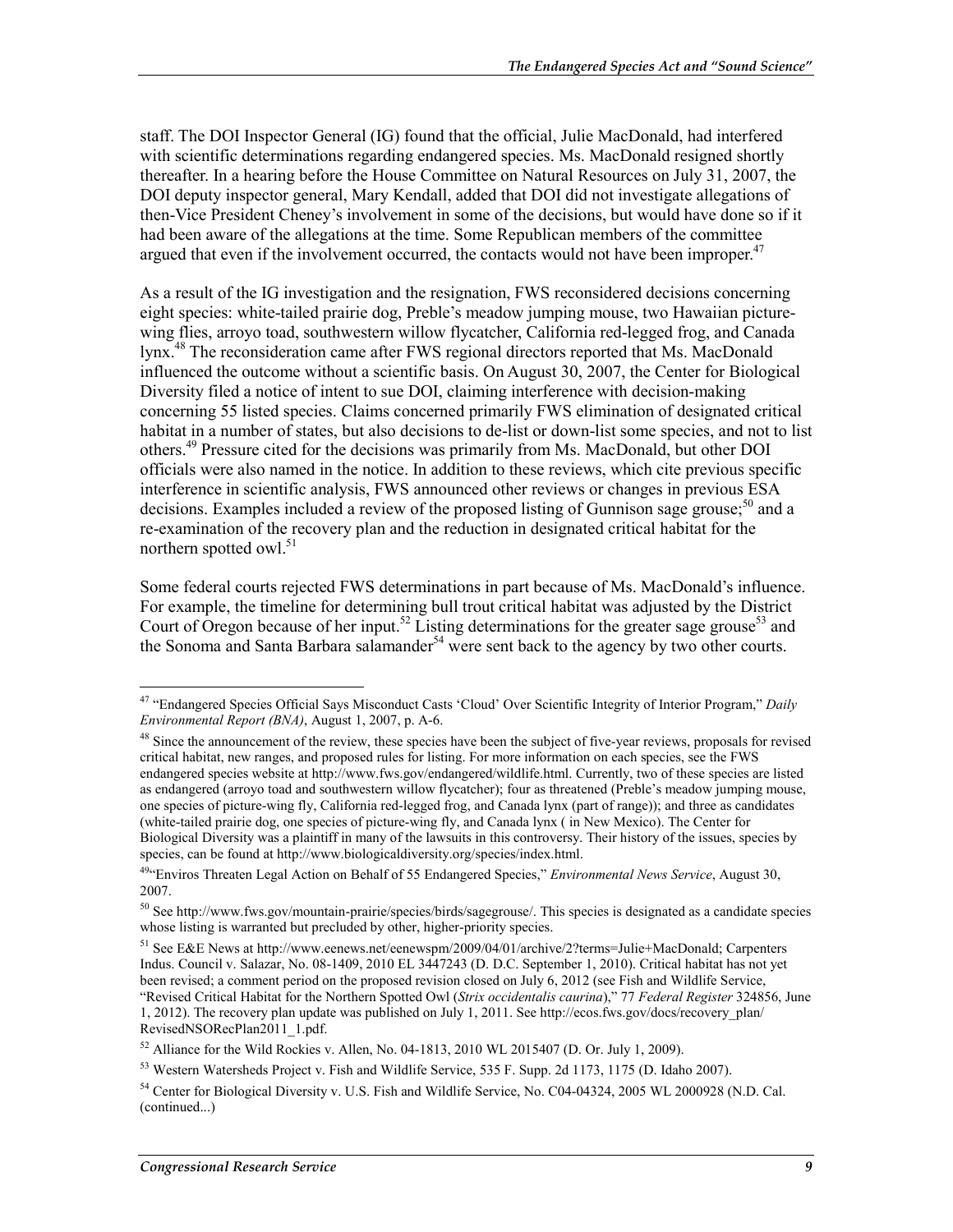### **Science: The Interaction with Policy**

"Science" or "sound science" is held up as desirable by all sides of the ESA debate. Some studies are seen as supporting a certain action by one party, and as insufficient for decision-making by another. And at times, other studies are held up as supporting opposing sides. With these apparent contradictions, it is useful to examine, in an ESA context, (a) what is "science;" (b) what is the scientific method; and (c) how do science and public policy interact?

#### **What Is Science?**

The National Academy of Sciences has given a fairly typical definition of science: "Science is a particular way of knowing about the world. In science, explanations are limited to those based on observations and experiments that can be substantiated by other scientists. Explanations that cannot be based on empirical evidence are not a part of science."55 Science therefore is not simply an aggregation of facts unconnected with each other; rather, science is a way of examining phenomena to produce explanations of the "why" and "how" of these phenomena. Terms used in describing the nature of science include scientific fact, scientific hypotheses, and scientific laws and theories.<sup>56</sup> Scientific knowledge is dynamic, changing as new information becomes available. In this sense, science does not reveal "truth," so much as produce the best available or most likely explanation of natural phenomena, given the information available at the time; in many cases, analysis of the data may even give an estimate of the degree of confidence in the explanation. Moreover, scientific conclusions naturally depend on the questions that are asked. For instance, the question of whether an action is likely to jeopardize the continued existence of a species in the next 10 years might have a different answer than if the time in question is the next 100 years.

#### **Scientific Method**

The *scientific method* is the heart of science, and has been defined as

[i]nvestigating a system by formulating hypotheses (educated guesses based on initial observations) about the behavior of the system, then making predictions based upon these hypotheses, and finally designing experiments (or making observations) to test these predictions. After several tests validate different predictions, a hypothesis becomes a scientific theory or law. This process is the basis of western science. $57$ 

<sup>(...</sup>continued)

August 15, 2005).

<sup>55</sup> National Academy of Sciences, *Science and Creationism: A View from the National Academy of Sciences, Second Edition* (Washington, DC: National Academy Press, 1999), p.1. (Hereinafter referred to as *Science & Creationism.*)

<sup>56</sup> In scientific inquiry, a *fact* means that the observation has been repeatedly confirmed and is considered true. A *hypothesis* provides a tentative statement that can be tested. A *law* is a descriptive generalization about how some aspect of observable reality behaves under stated circumstances. A *theory* is a well-substantiated explanation of some aspect of observable reality that can incorporate facts, laws, inferences, and tested hypotheses. *Science & Creationism*, p.1-2.

<sup>57</sup> Henry W. Art (gen. ed.), *The Dictionary of Ecology and Environmental Science*, A Henry Holt Reference Book (New York: H. Holt, 1993), p. 479. The sequence of events described in the paragraph may be significantly modified where extremely long-range or long-term phenomena do not permit easy experimentation. In such instances, hypotheses must be tested in other ways. Astronomy and climatology are fields in which such problems are common, (continued...)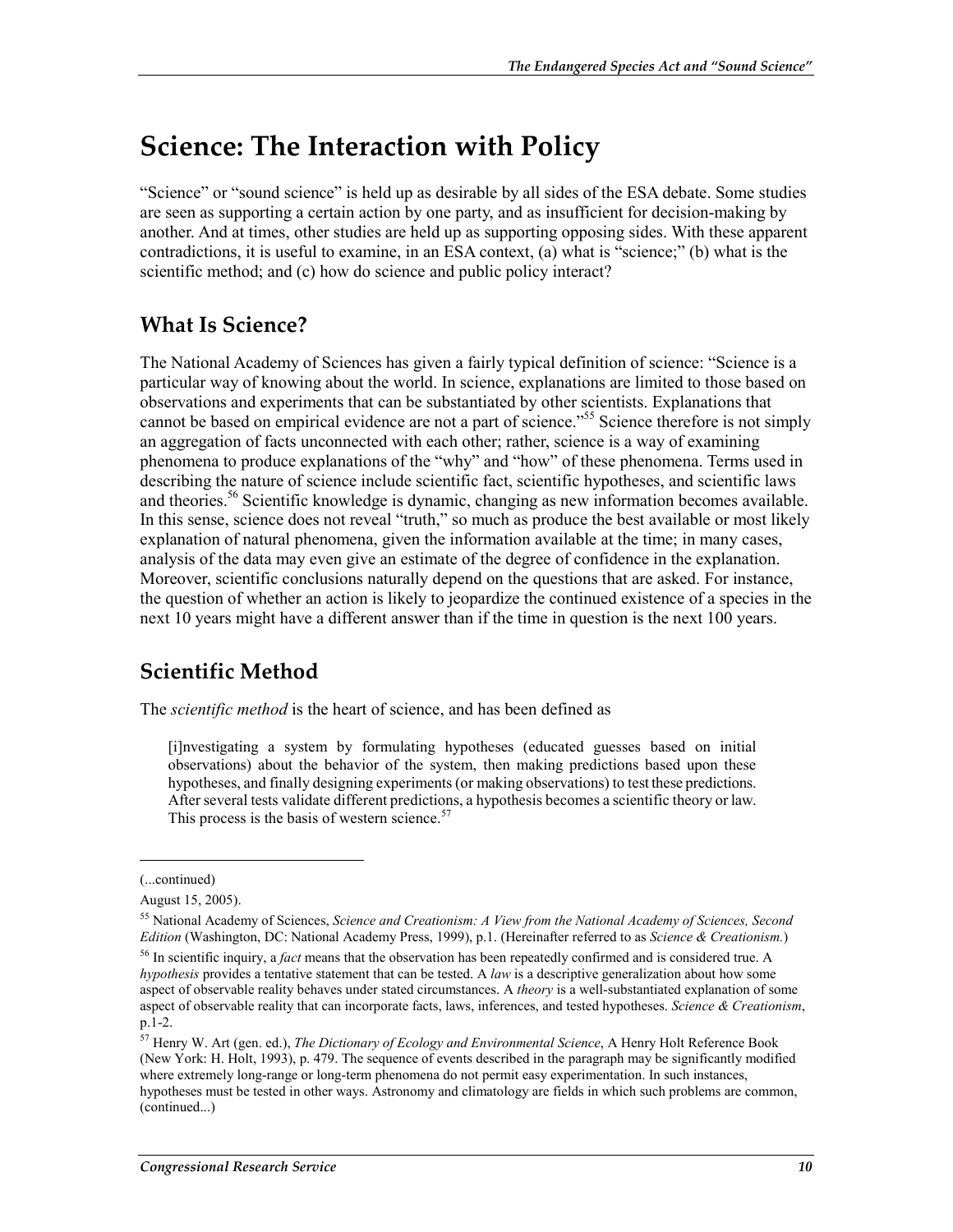Scientific methods may vary based on the objective and the nature of the subject matter.<sup>58</sup> Usually, the scientific investigation begins after some casual observation about the real world (e.g., dairy maids who have had cowpox rarely contract smallpox) and an observer who wonders "why?" It begins then with a hypothesis based on observations (e.g., humans who have had cowpox are immune to smallpox). Testable predictions are made based on the hypothesis (e.g., inoculation with cowpox will prevent smallpox). Data are systematically collected and classified to test the predictions (e.g., patients were first inoculated with cowpox and then exposed to smallpox). The data are interpreted and a conclusion is drawn based on the outcome of the experiment (e.g., since the patients inoculated with cowpox did not contract smallpox, cowpox inoculations will prevent smallpox). Models (e.g., epidemiological or microbiological) may be developed to describe the phenomenon or help make predictions (e.g., the spread of the disease). Noteworthy results are often published, which usually requires scientific peer review. Once the hypothesis is considered to be thoroughly tested, it is considered or contributes to a "theory" or "law" and becomes part of the body of scientific knowledge. Even accepted theories and laws remain open to re-examination if new information arises. It is through these methods that science gives weight to the viewpoints of one scientist versus another. The work of a scientist that has not survived (or even been submitted to) this process is given less weight than the work of one that has.

Several of these elements—data collection, models, and scientific peer reviews—have become important in legislative discussions. Scientific peer reviews generally evaluate the analysis, interpretations, and conclusions developed from the data, and sometimes review the data (observable facts). Models have long been part of the scientific method; models include physical models (e.g., DNA strands or various sizes of balls to represent the solar system), mathematical formulas, computer simulation programs, and many more.<sup>59</sup> Models are based on stated or implicit assumptions that can usually be applied to predict outcomes based on changing different variables. As new information becomes available, models can be confirmed, modified, or discarded. With this definition, models are a seamless part of the scientific process, and science without models and modeling would be difficult to imagine. The models as well as the facts and scientific theories may in turn be cited by decision-makers.

The scientific method is not the only way of "knowing." Traditional knowledge and common sense also play an important role. For instance, elders among Native groups may report that whales have calved in a certain lagoon as far back as their own grandparents can remember, or that certain springs in the desert have never before gone dry until recent decades. A scientist's

<sup>(...</sup>continued)

but researchers on endangered organisms also face similar challenges when the rarity of their subject precludes many experiments.

<sup>58</sup> Basic tools in science include systematic classification, numeric measurements, controlled variation of conditions, replication of results by different observers, experimentation by isolating variables, predictions based on the law of cause and effect, mathematical analysis, and more. For more information, see *McGraw-Hill Encyclopedia of Science & Technology* (New York: McGraw Hill), v. 16 (1992): 115-117. Note, too, that there is no reason to confine this definition to western science, although this form of thinking did arise in European civilization.

<sup>&</sup>lt;sup>59</sup> More formally, a *model* can be defined as a "simplified representation of a system or structure, usually on a smaller scale than that of the original. A theoretical model is a mental construct that may be formalized into mathematical equations or verbal descriptions. If accurate, it may be used to make predictions about the original system. Models can also be physical; a flowchart is a two-dimensional model of a system, and three-dimensional models or prototypes are often made of airplanes and other vehicles in the process of development." *The Dictionary of Ecology and Environmental Science,* p. 7. (This definition would probably have been more precise if it had said that models whose predictions prove to be false are inadequate, and the models must therefore be modified or discarded.)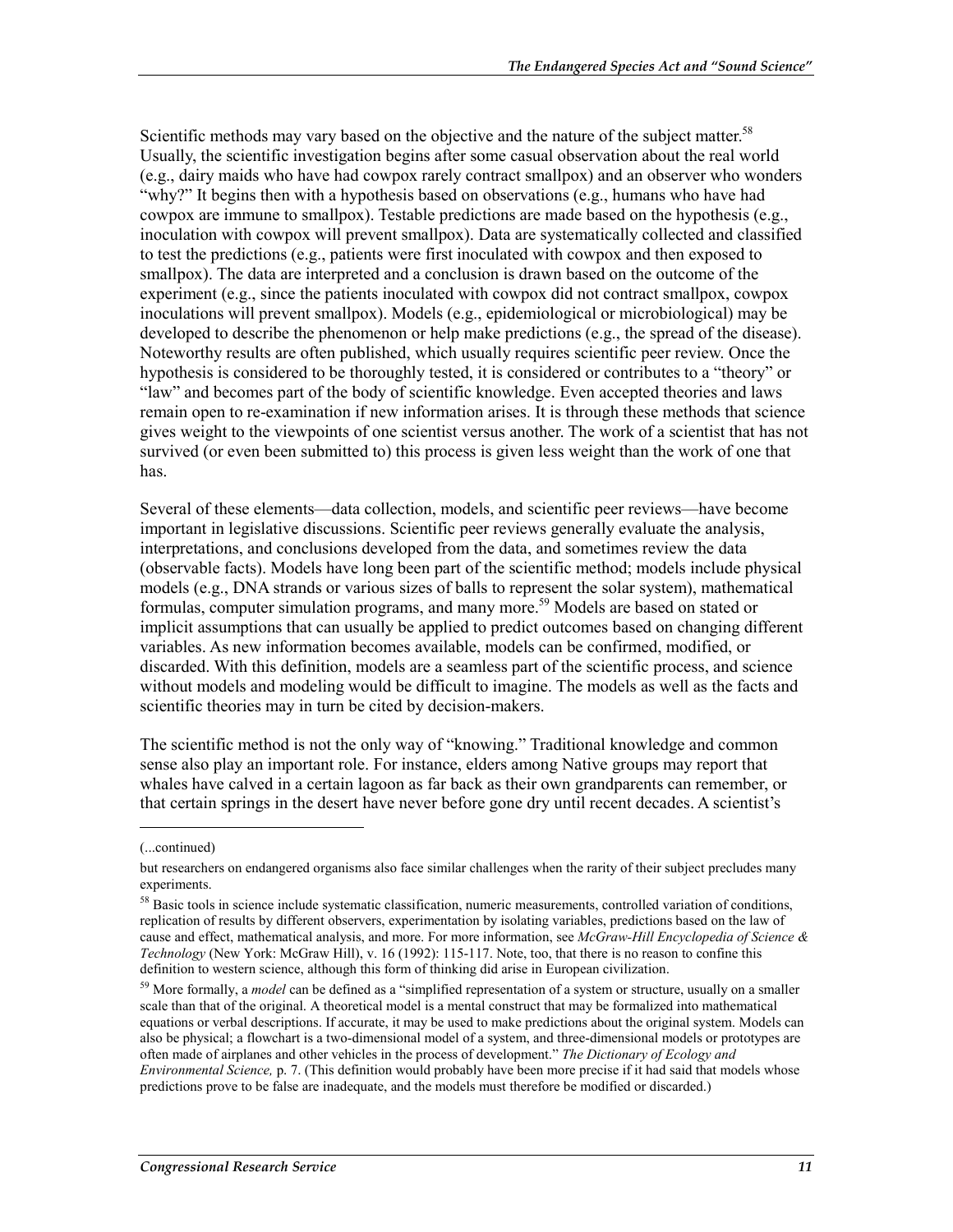decades of experience with a particular species sometimes also falls into this category. Although such information has often been disregarded in the past, greater attention is now paid to it.

In addition, many common sense observations (e.g., that salmon cannot jump up rivers that contain long stretches of dry creek bed or that heavy rain across bare slopes produces sediment runoff) might merit study to quantify the observation, but not to verify it. Experience and common sense, especially when supported by scientific analyses tending in the same direction, can provide important input for ESA-related (and other) decisions.

#### **Other Scientific Values: Transparency and Updating**

The scientific method has, at its heart, two values that are strongly implied (as in the description above) but not often stated: (1) a transparent approach in which both new and old data are available to all parties; and (2) a continuing effort to update data, and therefore modify, and even reject, previously accepted hypotheses in light of new information.<sup>60</sup> Together, transparency and updating are the cleansing mechanism that gradually sweeps away scientific misunderstandings and errors—a *sine qua non* for scientific advancement. Logically, then, policy decisions based on science would include a mechanism providing for a transparent policy process, and a commitment not only to review such decisions, but actually to gather new information to assure that decisions remain consistent with the best available science. On the one hand, the speed of data-gathering sometimes may exceed that of the slow regulatory process. On the other hand, lack of funding may stop data-gathering altogether. And a lack of transparency (e.g., due to fear of lawsuits or to hidden assumptions that may affect decision-making) can also lead to decisions based on science that does not meet the best-available standard. $61$ 

### **Science and Policy**

<u>.</u>

Scientists and policy-makers typically ask different kinds of questions. On the one hand, scientists deal with facts and observations along with the models and hypotheses to explain them (with some of the latter potentially useful for predicting likely future events, such as volcanic eruptions, solar flares, nuclear hazards, and rates of extinction). On the other hand, decisionmakers often seek to affect how the world "ought to" or "should" be. Annually, science is the major or only input for dozens or hundreds of listing determinations and permit actions, and for thousands of interchanges (both formal and informal) on interagency consultation under Section  $7<sup>62</sup>$  The great majority of these actions generate little or no controversy, but these non-

 $60$  Scientific history is all but littered with famous approaches that were once widely held and later rejected (even though considered "good science" in their heyday): geological catastrophism, Lamarckian evolution, the four "humors" of medicine, Newtonian physics, Ptolemaic cosmology, etc. A transparent re-examination of these hypotheses, and a commitment to updating the information on which they were based, led to their replacement with hypotheses which more accurately explained available data. No doubt some widely held hypotheses of our own time will be replaced in light of new data.

<sup>&</sup>lt;sup>61</sup> For a discussion of transparency in and updating, see Holly Doremus, "Using Science in a Political World: the Importance of Transparency in Natural Resource Regulation," in Wendy Wagner and Rena Steinzor, eds., *Rescuing Science From Politics: Regulation and the Distortion of Scientific Research* (Cambridge, UK: Cambridge University Press, 2006), pp. 143-164.

 $62$  Under §7, federal agencies are required to consult with NMFS or FWS when actions they fund, authorize, or carry out may affect any ESA-listed species. This section requires all federal agencies to ensure that their actions are not likely to jeopardize the continued existence of any endangered or threatened species. Consultations pursuant to §7 are conducted with federal action agencies to avoid, minimize, or mitigate the impacts of their activities on listed species.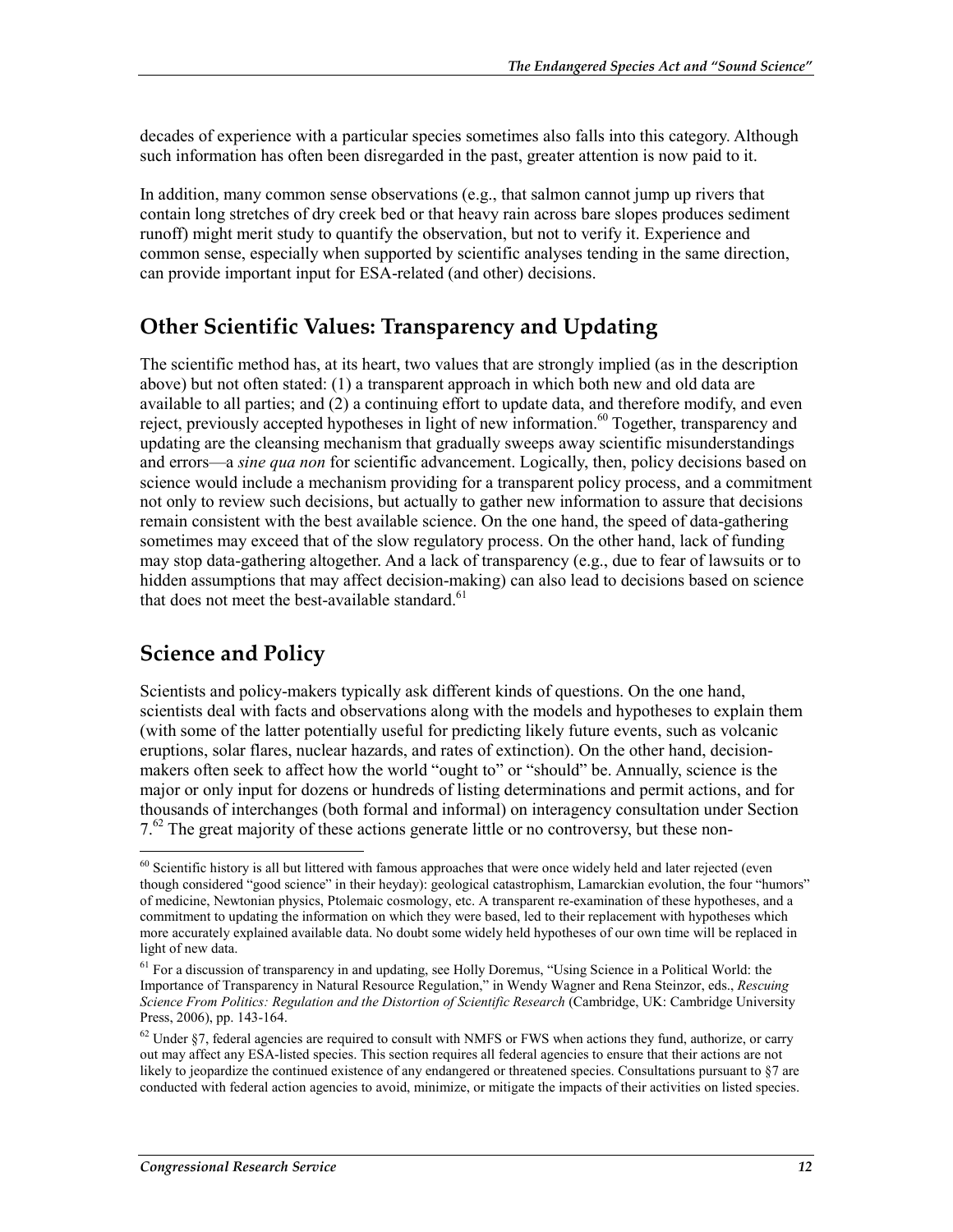controversial actions are overshadowed by the much smaller number of actions which may produce headlines.

The complexity, uncertainty, and risk associated with many ESA issues, and the predictive nature of science with its emphasis on the probability of various outcomes rather than on absolute certainty, can make the interaction of scientists and decision-makers frustrating for both. The ESA specifies that "solely" scientific criteria may be considered in a listing decision, but it does not specify the guidelines agencies (NMFS and FWS) should follow in assessing risk. As a result, choices may not be consistent between, or even within, the agencies. Similarly, when federal agencies consult with FWS or NMFS on the effects of their proposed actions (under Section 7 of ESA), FWS or NMFS must determine whether the proposed action is likely to jeopardize the continued existence of the species or lead to adverse modification of its critical habitat. How are decision-makers to respond to a forecast that the chance of a hurricane coming ashore in a particular place in the next 24 hours is 20%? That the risk of heart disease is an additional 8 women in 10,000? That a species has a 60% chance of becoming extinct in the next 100 years? $63$ The ESA itself does not provide clear guidance to agencies on how to address questions of risk. In the example of salmon, scientists have provided a quantitative response. However, should a salmon run with a particular level of risk be listed as endangered, threatened, a low-priority candidate, or not at all? In all of these matters, different parties may have different risk tolerances.

In the context of such decisions, where does science stop and policy begin? The indistinct boundary between science and policy can be further obscured by some scientists (usually associated with particular positions) or decision-makers who want science to provide certainty for complex policy decisions.  $^{64}$  As a result, policy questions (e.g., how much risk to bear?) may be cast as science questions, and decision-makers may ask scientists to make what are essentially policy choices.

At first glance, it might appear that science could be completely objective and neutral. And the usual protocols of science are likely to produce objectivity through peer review and efforts to reproduce (or not) the results of other scientists. Errors found through these and other means will usually weed out incorrect conclusions. Yet some scientists may have personal values that might influence (consciously or unconsciously) the questions they ask, the models or experiments used, the assumptions made, and the interpretation of the results of an experiment.<sup>65</sup> Scientists working for various agencies, companies, tribes, and other interest groups may be influenced by policy positions of their employer. Vigorous debate is part of the essence of science, but the result can be difficult for courts and policy-makers to assess.

The influence can be quite subtle, and two examples may illustrate the problem. In a controversy over national forest management policy in Wisconsin, assumptions were incorporated into "diversity indices," which were to be used to create a baseline against which various alternative forest plans could be measured.<sup>66</sup> This seemingly simple exercise, apparently grounded in

 $63$  In addition, while there may be a consensus view, absolute unanimity among scientific experts, even on such seemingly simple estimates, would be fairly unusual.

<sup>64</sup> Thomas J. Mills, "Position Advocacy by Scientists Risks Science Credibility and May Be Unethical," *Northwest Science*, v. 74, no. 2 (2000), p.165-168.

<sup>&</sup>lt;sup>65</sup> Depending on which assumptions are used in the technical analysis, different predictions may result from different scientists.

 $^{66}$  For a discussion of the planning process at these two national forests and the associated lawsuits, see Oliver A. Houck, "On the Law of Biodiversity and Ecosystem Management," *Minnesota Law Review*, v. 81 (April 1997): 869- (continued...)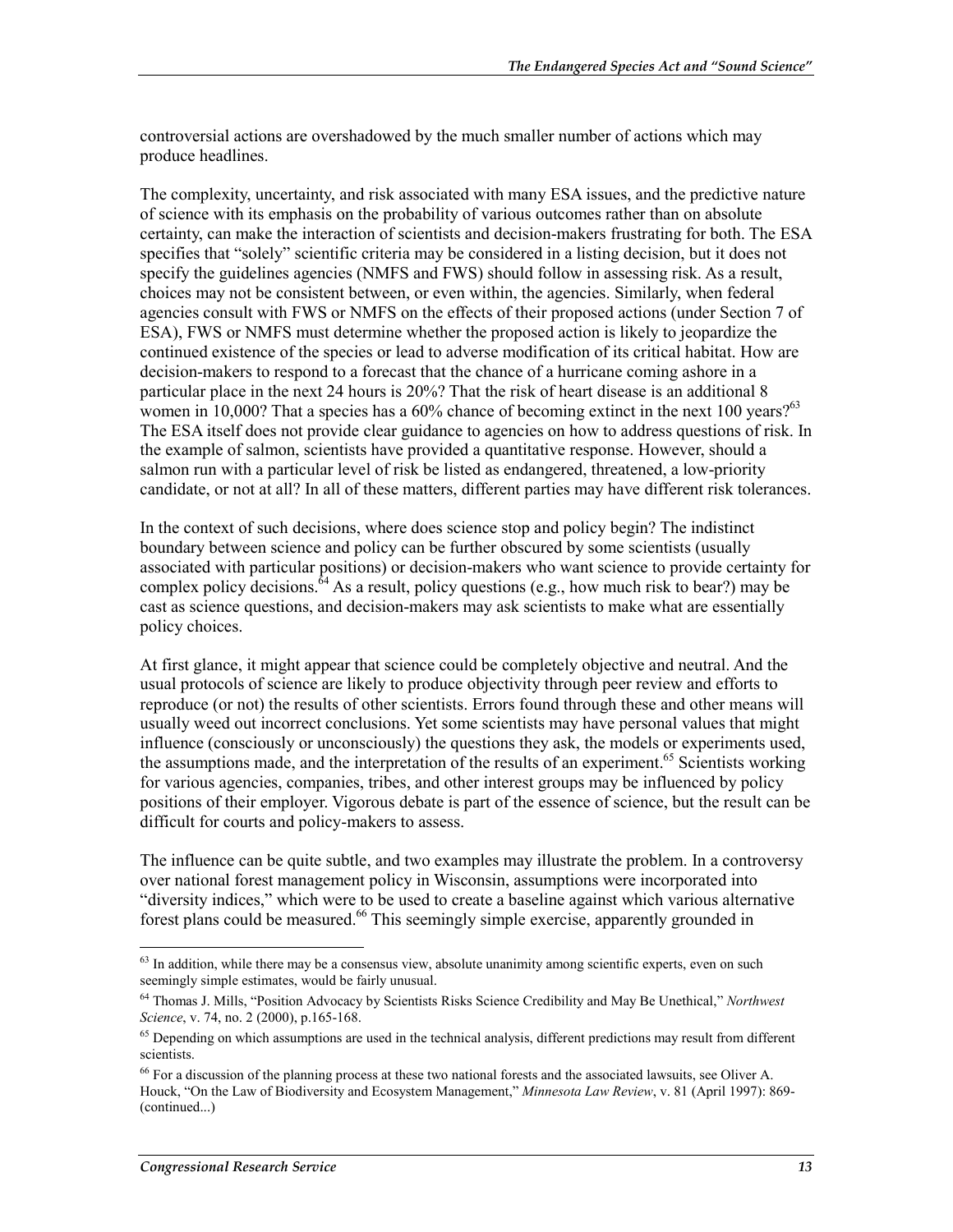science, contained an assumption which facilitated an outcome that would produce moderate to high levels of timber harvest. Specifically, the diversity indices stressed populations of habitat generalists (e.g., ruffed grouse, ground squirrels, common yellowthroats (a bird), and pileated woodpeckers, species commonly found in Wisconsin's second growth, suburbia, and cut-over areas). By choosing such species as the measure of the alternatives, then alternatives that produced more of them would be "preferred." Timber harvest was a major tool to promote this type of habitat, and an alternative featuring fairly high harvest levels and little old growth was chosen as the preferred option—an outcome to be expected based on the initial choice of species. Inclusion of other species dependent on deep forests (e.g., northern goshawks and barred owls) would have resulted in a different "preferred" option.

A second example, even more subtle, of the risks of unstated assumptions in scientific inquiry concerns the initial discovery of the snail darter in the Little Tennessee River. This fish was discovered by Dr. David Etnier of the University of Tennessee in August 1973, as the controversy over the ESA and the building of the Tellico Dam was growing. He recognized it at the time as a species new to science, and not known from other locations. Two years later, the fish was listed as endangered by FWS. Eventually, the fish lay at the heart of one of the biggest controversies in the history of the ESA. The area of the fish's discovery was searched, in part, because of the proposed substantial change in the riverine habitat through the construction of a large dam.<sup>67</sup> Years later, after the dam was completed, this species was found in small numbers at nine additional locations and in 1984 was reclassified as threatened.<sup>68</sup> The subtle bias (searching that specific area rather than some others) produced a result (major controversy and ground-breaking lawsuits) that might not have occurred had all similar habitats been equally searched. Yet such problems are well known in science: one makes discoveries in the places one examines, and not in the places one doesn't.

## **Scientific Integrity: Who Will Guard the Guardians?**

### **The Information Quality Act**

Federal statutes have affected the information federal agencies gather and use, and have located significant oversight powers in the Office of Management and Budget (OMB) through the Office of Information and Regulatory Affairs (OIRA). Section 515 of Appendix C of the Treasury and General Government Appropriations Act for  $\frac{FY2001}{6}$  generally known as the Information Quality Act (IQA) or the Data Quality Act, directs OMB to (1) issue government-wide guidelines to federal agencies to ensure and maximize the quality, objectivity, utility, and integrity of

 $\overline{a}$ 

<sup>(...</sup>continued)

<sup>979.</sup> 

 $<sup>67</sup>$  A listing proposal may, by itself, trigger expanded scientific investigations and direct scarce resources to those</sup> species rather than to others. This additional attention and funding may also occur when an unusual habitat is threatened by development, as it did in the Tellico project.

<sup>68</sup> This aspect of the Tellico Dam history was only a small part of the larger story. "Appendix B: A Chronology of Tellico" in out-of-print CRS Report 90-242, *Endangered Species Act: The Listing and Exemption Processes* (available upon request from the authors), presents more details on the snail darter and Tellico Dam controversy. For more on the history of Tellico and the discovery of the snail darter, see William B. Wheeler and Michael J. McDonald, *TVA and the Tellico Dam* (Knoxville, TN: University of Tennessee Press, 1986).

<sup>69</sup> P.L. 106-554 (H.R. 5658), 114 Stat. 2763A-153 and 154.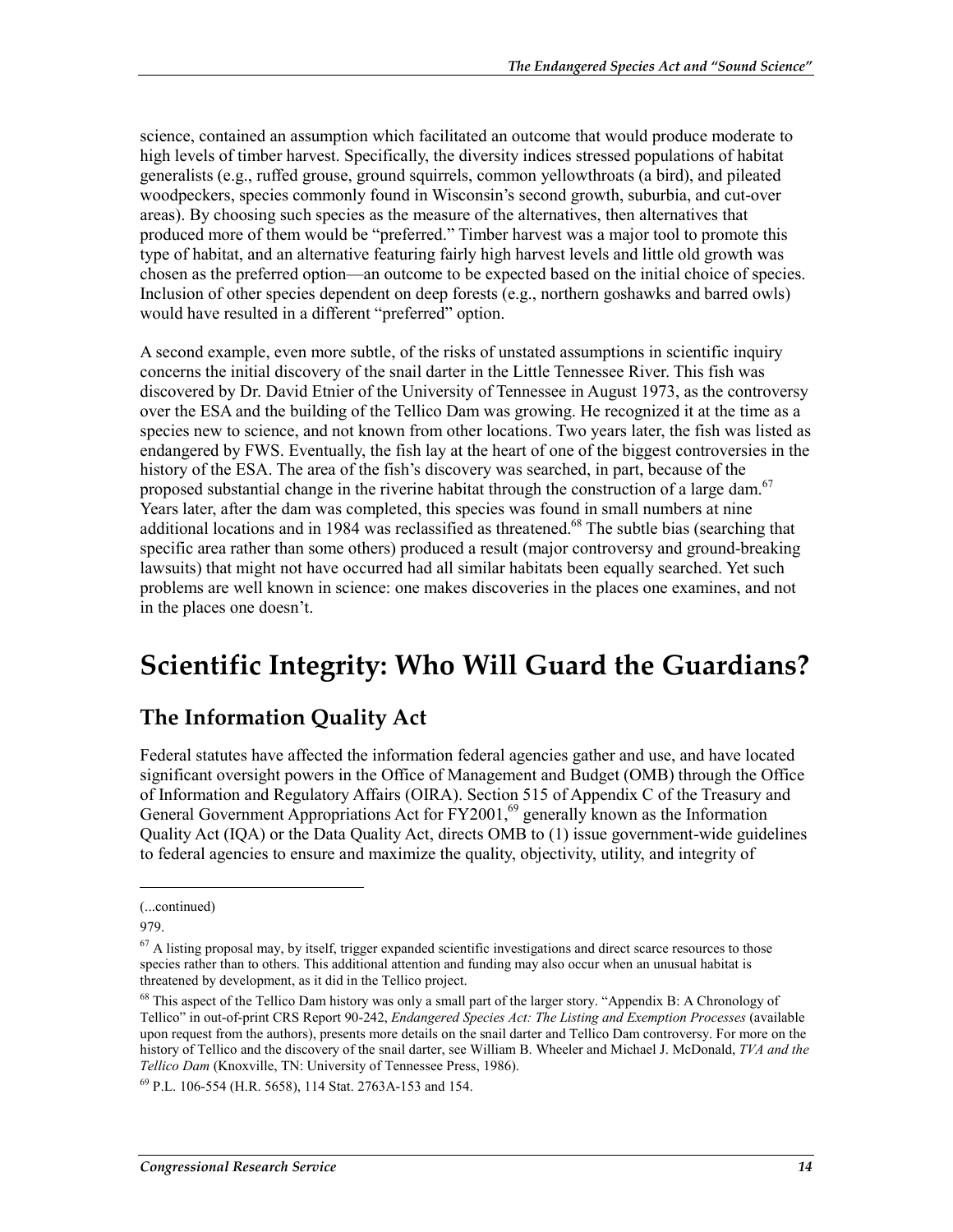information disseminated by federal agencies; (2) establish a procedure for people to seek corrections of agency information; and (3) require periodic reports to the Director of OMB of complaints regarding agency information. OMB published final guidelines on February 22,  $2002<sup>70</sup>$  Departments and agencies were required to issue their own guidelines to achieve the information quality goals, and to establish administrative mechanisms to allow persons to request correction of information maintained and disseminated by the agency; and to report periodically on the number and nature of complaints received and how such complaints were handled.<sup>71</sup>

Some have applauded the IQA as likely to result in better procedures and more credible information. Others have expressed concerns that the act may be used to stymy agency action through the "correction" procedures, and that the OMB oversight might result in more political input into scientific decisions.

The OMB guidelines set out the entities to which the guidelines apply and define basic terms. *Government information* means information that is created, collected, processed, disseminated, or disposed of by an agency. *Disseminated* means that the agency initiated or sponsored distribution of information to the public, as opposed to another agency or in response to a Freedom of Information Act request, for example.

The purpose of the guidelines was to develop a process for reviewing the quality of information before it is disseminated. Quality includes the objectivity, utility, and integrity of information. Objectivity involves presentation and substance: whether information is presented in an accurate, clear, complete, and unbiased manner, and whether the information is accurate, reliable, and unbiased. Some of the elaboration on objectivity is very significant to the ESA context. For example, the OMB guidelines address peer review as contributing to objectivity, stating that if:

data and analytic results have been subjected to formal, independent, external peer review, the information may generally be presumed to be of acceptable objectivity. However, this presumption is rebuttable based on a persuasive showing by the petitioner in a particular instance. If agency-sponsored peer review is employed to help satisfy the objectivity standard, the review process employed shall meet the general criteria for competent and credible peer review recommended by OMB-OIRA to the President's Management Council (9/20/2001) ... , namely "that (a) peer reviewers be selected primarily on the basis of necessary technical expertise, (b) peer reviewers be expected to disclose to agencies prior technical/policy positions they may have taken on the issues at hand, (c) peer reviewers be expected to disclose to agencies their sources of personal and institutional funding (private or public sector), and (d) peer reviews be conducted in an open and rigorous manner."<sup>72</sup>

The element of integrity of information is relevant to current ESA issues and accusations in that *integrity* refers to "the security of information-protection of the information from unauthorized access or revision, to ensure that the information is not compromised through corruption or falsification."73 Although this guideline seems to refer to unauthorized alteration of information, it

<sup>70 67</sup> *Federal Register* 8452 (February 22, 2002).

<sup>&</sup>lt;sup>71</sup> The IQA itself and the implementing regulations seem focused on the transparency of federal information, especially after the fact of its dissemination, though less so in the gathering of data. On the other hand, a commitment to updating information is only implied. See "Other Scientific Values: Transparency and Updating" above.

<sup>72 67</sup> *Federal Register* 8459-8460.

<sup>73</sup> Ibid. at 8460.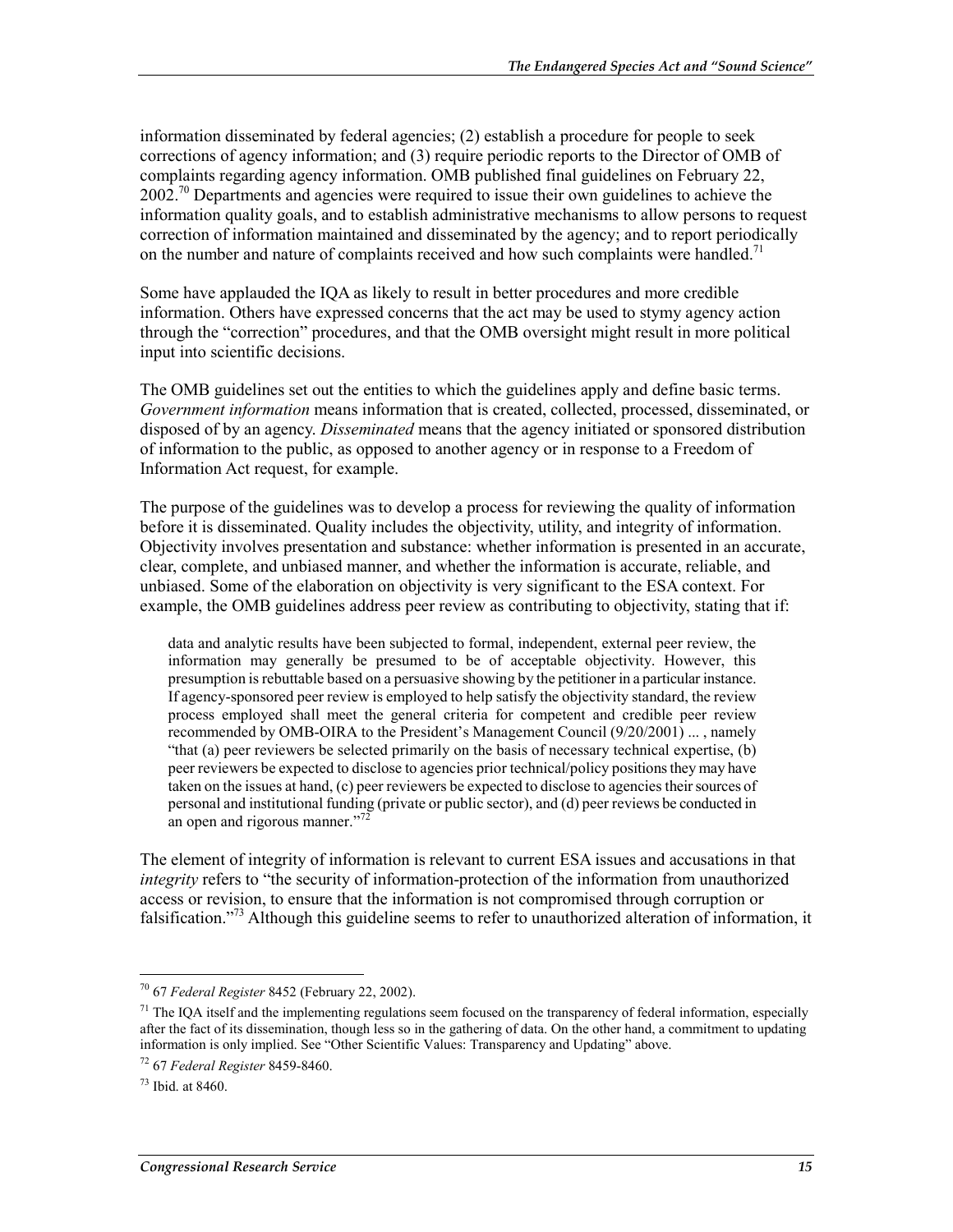may be relevant in that various sides of recent issues have accused others of changing information to serve political ends.

The information quality directives and policies of FWS and NMFS that predated the IQA and those that have been adopted since that act are discussed under "Agency Regulatory Requirements and Policies," below. OMB also plays a role under the Paperwork Reduction Act in that OMB must review and approve all efforts of an agency to collect information from nonfederal sources<sup>74</sup>

Since enactment, the IQA has had little effect on ESA court cases. In one, the U.S. Air Force challenged a 2003 FWS decision that slickspot peppergrass should be protected under the ESA. FWS withdrew its listing decision for reconsideration.<sup>75</sup> Ultimately, the peppergrass was listed,<sup>76</sup> but the listing was vacated based on a non-scientific dispute.<sup>77</sup> In another action, a farming association claimed that the biological opinion of FWS regarding delta smelt violated the IQA. The court ruled that the claim was moot.<sup>7</sup>

#### **Agency Regulatory Requirements and Policies**

The ESA agencies have adopted various policies over the years to interpret the use of science in implementing the ESA. In addition, new policies have been established since the enactment of the IQA. The Department of the Interior promulgated information quality guidelines that are available on the FWS website (see http://www.fws.gov/informationquality/), along with specific FWS guidelines.

As discussed above, an important issue has been what to do when the available scientific information is not complete. Various FWS documents addressed this and other issues before the IQA guidelines were issued. The precautionary principle "to save all the pieces" is the position taken in the *Endangered Species Consultation Handbook*. 79 The handbook states that efforts should be made to develop information, but if a biological opinion must be rendered promptly, it should be based on the available information, "giving the benefit of the doubt to the species," with consultation possibly being reinitiated if additional information becomes available. This phrase is drawn from the conference report on the 1979 amendments to the  $ESA$ <sup>80</sup>, which states that the "best information available" language was intended to allow FWS to issue biological opinions even when inadequate information was available, rather than being forced by that inadequacy to issue negative opinions, thereby unduly impeding proposed actions. But the

<u>.</u>

 $^{74}$  5 U.S.C. §§1320, et seq.

<sup>75</sup> See Western Watersheds Project v. Foss, No. CV 04-168, 2005 WL 2002473, \*6-7 (D. Idaho August 19, 2005) (discussing the delay of the listing decision while additional data were gathered).

<sup>76 74</sup> *Federal Register* 52014 (October 8, 2009).

<sup>77</sup> Otter v. Salazar, 2012 WL 3257843, \*19-20 (D. Idaho August 8, 2012) (holding that FWS failed to define adequately *foreseeable future* as required by the ESA).

<sup>78</sup> Family Farm Alliance v. Salazar, 749 F.Supp.2d 1083 (E.D. Cal. 2010). A subsequent decision indicates that FWS conducted a review under the IQA. In re Consolidated Delta Smelt Cases, 812 F.Supp.2d 1133, 1148 (E.D. Cal. 2011).

<sup>79</sup> *Endangered Species Consultation Handbook: Procedures for Conducting Consultation and Conference Activities under Section 7 of the Endangered Species Act* (Washington, DC: Fish and Wildlife Service and National Marine Fisheries Service, March 1998), p.1-6.

<sup>80</sup> U.S. House, Committee of Conference, *Endangered Species Act Amendments*, H.Rept. 96-697 (Washington, DC: U.S. GPO, 1979), p. 12.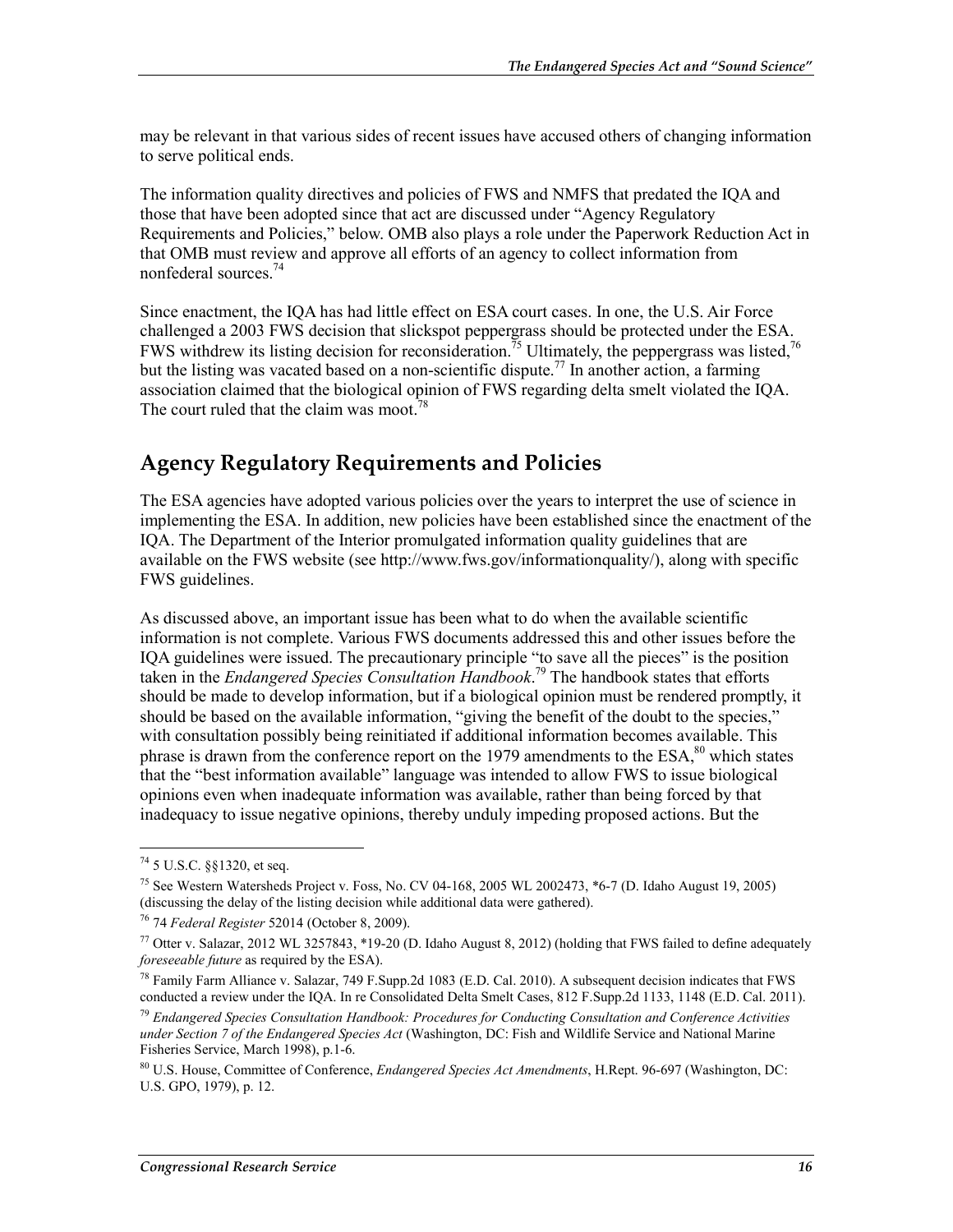conference report also states that if a biological opinion is rendered on the basis of inadequate information, the federal agency proposing the action has the duty to show its actions will not jeopardize a species and a continuing obligation to make a reasonable effort to develop additional information, and that the statutory language "continues to give the benefit of the doubt to the species."<sup>81</sup>

In 1994, long before the enactment of the IQA, FWS and NMFS developed several interagency ESA-related cooperative policies on information standards under the  $ESA$ <sup>82</sup>. Under these policies, FWS and NMFS receive and use information from a wide variety of sources, including individuals. Information may range from the informal—oral or anecdotal—to peer reviewed scientific studies, and hence the reliability of the information can also vary. Federal biologists are to review and evaluate all information impartially for listing, consultation, recovery, and permitting actions, and to ensure that any information used by the two agencies to implement the ESA is "reliable, credible, and represents the best scientific and commercial data available."<sup>83</sup> Agency biologists are to document their evaluations of all information and, to the extent consistent with the use of the best scientific and commercial data available, use primary and original sources of information as the basis of recommendations. In addition, documents developed by agency biologists are reviewed to "verify and assure the quality of the science used to establish official positions, decisions, and actions." The extent to which agency decisions rest on adequate and objective scientific information has usually been debated.

Agencies deal with the scientific bases for decisions in other ways as well. Another joint policy notes that, in addition to the public comments received on proposed listing rules and draft recovery plans, FWS and NMFS are also to solicit expert opinions and peer review to ensure the best biological and commercial information.<sup>84</sup> With respect to listing decisions, the agencies solicit the expert opinions of three specialists and summarize these in the record of final decision. Special independent peer reviews can be used when it is likely to reduce or resolve a high level of scientific uncertainty.<sup>85</sup>

OMB issued its *Final Information Quality Bulletin for Peer Review* on December 15, 2004.<sup>86</sup> The *Bulletin* sets out a gradation of peer review procedures depending on the degree to which the information in question is influential—stricter minimum requirements for peer review of highly influential scientific assessments are required, but significant discretion is still left to the agency in formulating peer review plans.

In some instances, FWS and NMFS procedures instituted before the *Bulletin* were considered to have satisfied the IQA. For example, in publishing its listings of Pacific salmon as threatened or endangered, NMFS referred to the 1994 joint NMFS/FWS policy on peer review,<sup>87</sup> which requires those agencies to solicit independent expert review from at least three qualified specialists, concurrent with the public comment period. With respect to the proposed salmon listings, NMFS sought technical review of the listing determinations "from over 50 independent

 $81$  Ibid.

<sup>82 59</sup> *Federal Register* 34271 (July 1, 1994).

 $83$  Ibid.

<sup>84 59</sup> *Federal Register* 34270 (July 1, 1994).

<sup>85</sup> Ibid.

<sup>86</sup> See http://www.whitehouse.gov/omb/memoranda/fy2005/m05-03.pdf.

<sup>87 59</sup> *Federal Register* 34270 (July 1, 1994).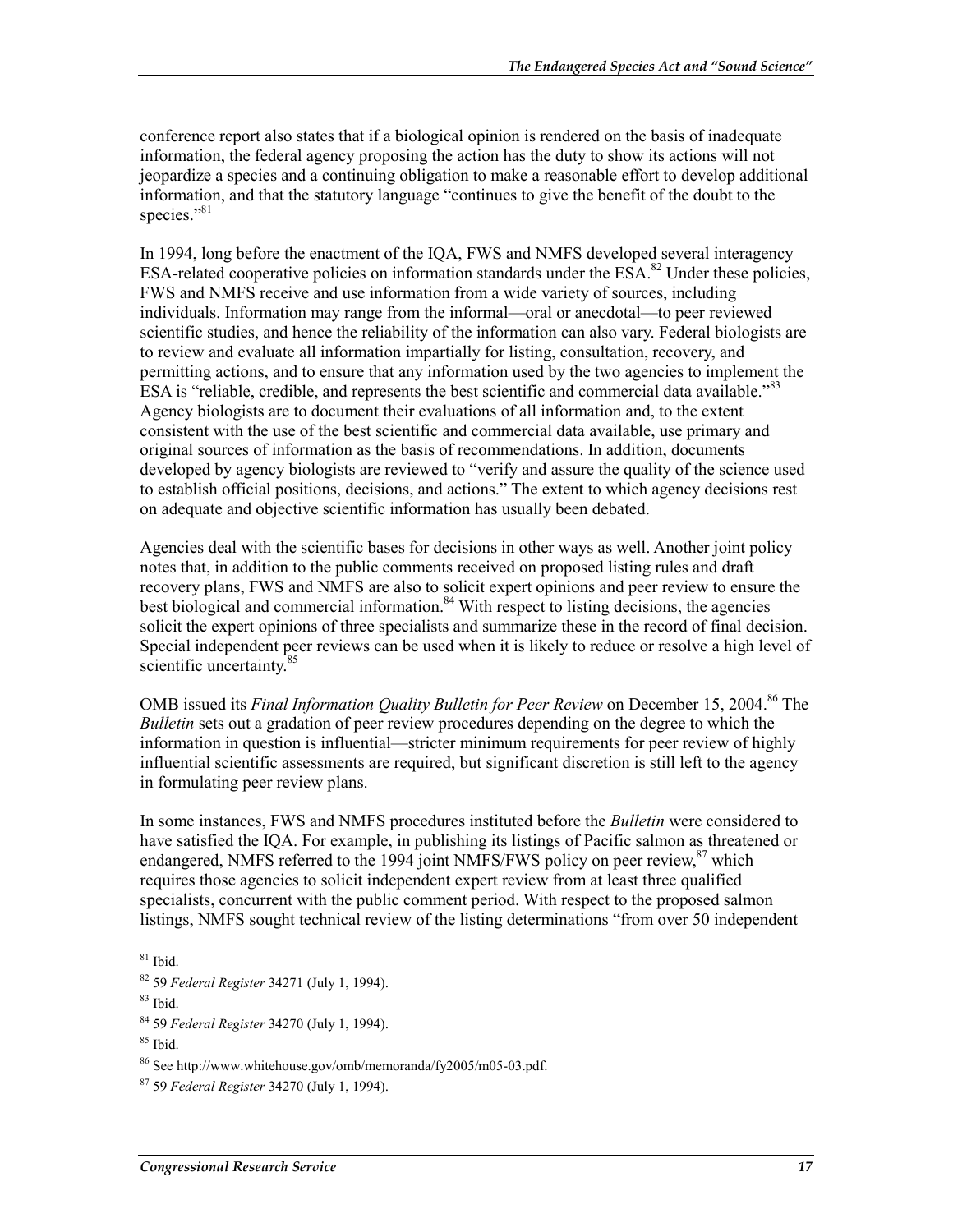experts selected from the academic and scientific community, Native American tribal groups, Federal and state agencies, and the private sector."<sup>88</sup> NMFS asserted that the 1994 peer review policy and the comments received from several academic societies and expert advisory panels collectively satisfy the requirements of the OMB Peer Review bulletin.<sup>89</sup>

#### **Scientific Integrity Policy at FWS**

A scientific integrity policy (hereinafter "the Policy") for the Department of the Interior (DOI), including FWS, was announced by Secretary Ken Salazar on February 1, 2011.<sup>90</sup> It will be updated as warranted. According to the Secretary's statement, it applies to departmental employees who engage in or supervise research, or communicate publicly on scientific or scholarly information or "use this information to make policy, management or regulatory decisions." There are provisions applying to contractors and other persons working on scientific research on the Department's behalf.

#### **Provisions of the Policy**

Some DOI agencies have had a policy on scientific integrity (or some similar term) for many years. The Fish and Wildlife Service (FWS) has had a Scientific Code of Professional Conduct for the Service for many years;  $91$  its provisions are similar to those long in use as DOI's primary science agency, the U.S. Geological Survey, and to the new Policy.

Salient provisions of the Policy include the following:

- facilitation of "the free flow of scientific and scholarly information, consistent with privacy and classification standards";
- provision of "information to employees on whistleblower protections";
- definitions of conflict of interest and of scientific and scholarly misconduct;
- duties of various DOI officials:
- a stated code of conduct for all persons generally engaged in scientific or scholarly pursuits, for scientists and scholars specifically, and for decision makers;
- procedures for reporting and resolving allegations of misconduct;
- specified corrective or disciplinary actions; and
- rules for participation as an officer or board member of professional societies or other non-federal organizations.

<sup>88 70</sup> *Federal Register* 37163 (June 28, 2005).

 $89$  Ibid.

<sup>90</sup> See http://www.doi.gov/news/pressreleases/Salazar-Announces-New-Scientific-Integrity-Policy-and-Designation-of-Departmental-Science-Integrity-Officer.cfm. The policy itself is available at http://elips.doi.gov/app\_dm/ act\_getfiles.cfm?relnum=3889.

<sup>&</sup>lt;sup>91</sup> A version of this Code, updated in 2008, is available at http://www.fws.gov/policy/212fw7.html.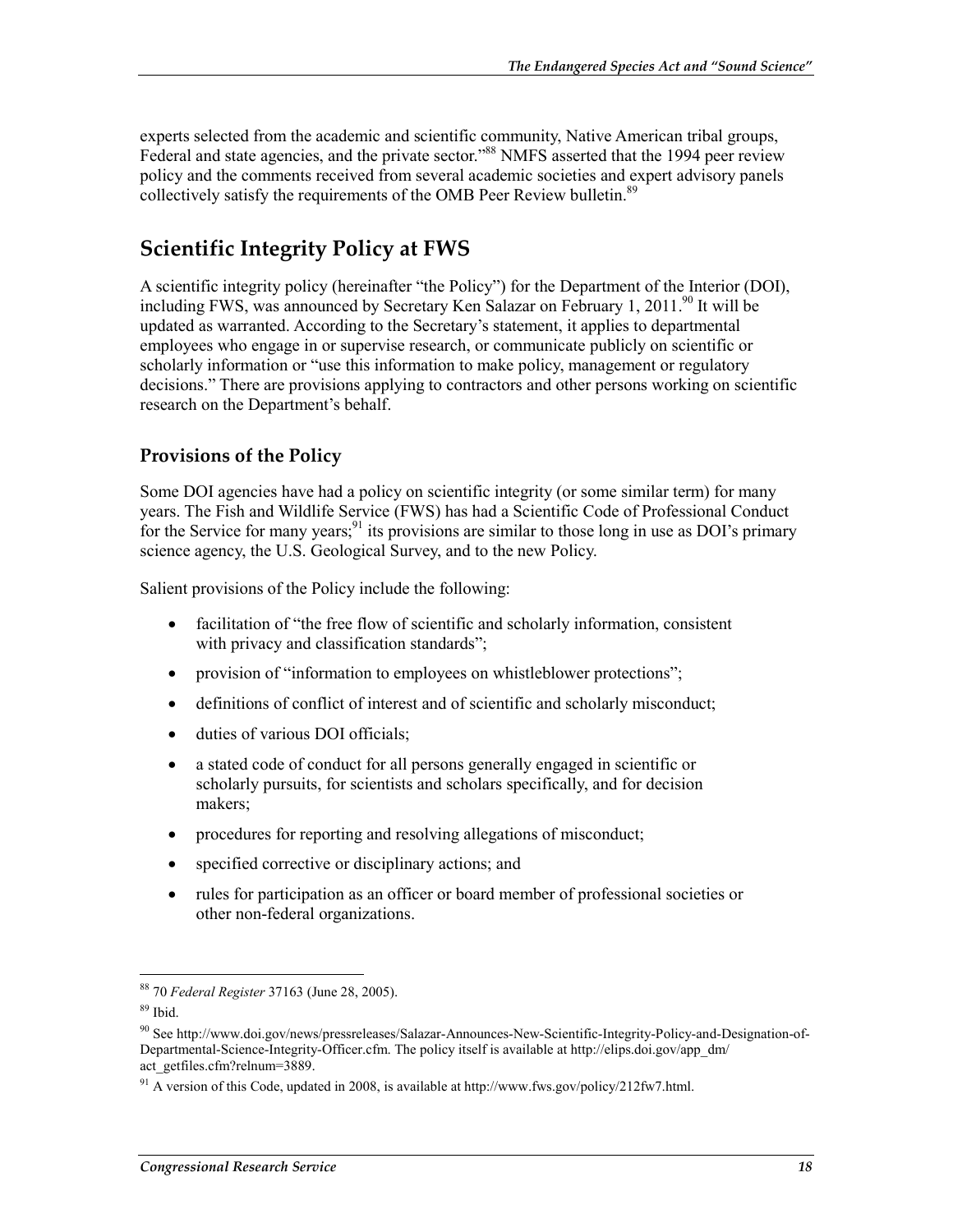Because these policies already existed for some, if not all, DOI agencies, the new departmentwide code may result in little practical change. A court described the FWS IQA Guidelines as not imposing any substantive standards, but instead requiring a narrative discussing the strengths and the weakness of the data.<sup>92</sup> Accordingly, the guidelines did not provide a basis for suit.

#### **Investigating Allegations of Misconduct**

If scientific misconduct at FWS is alleged, according to the Policy's specified procedures, the FWS Director establishes a Scientific Integrity Review Panel (SIRP; slightly different procedures apply if the allegation is against an agency head or the Office of the Secretary). The SIRP investigates the allegation and addresses the significance of the alleged misconduct, its severity and deviance from accepted scientific practice, and intent. Misconduct is defined to include fabrication, falsification, or plagiarism, but explicitly excludes honest error, difference of opinion, and difference from a management decision. The chair of the panel is appointed by the director. The chair, with the concurrence of the director, appoints three additional members with subject matter expertise from any part of DOI. In addition, the agency's human resources officer is an ad hoc member of the panel. The panel is encouraged to seek a consensus decision.

The SIRP report is pre-decisional and is sent to the Departmental Scientific Integrity Officer (DSIO), the FWS SIO, and the relevant manager. The reports are to provide advice and recommendations, among other things. If misconduct is found, the DSIO or FWS Scientific Integrity Officer (SIO) is to work with the responsible manager and the human resources officer to determine corrective or disciplinary action. If no misconduct is found by the SIRP, the manager is directed to send a memo to the accused, with a copy to the DSIO or SIO, saying there will be no further action, and closing the case.

From the thousands of interactions among FWS scientists that might fall under the purview of a SIRP, Scientific Integrity investigations were conducted seven times during FY2012; three investigations were closed with no finding of misconduct. Two are still open due to associated actions in court or in the office of the DOI Inspector General. One investigation found that some allegations were verifiable and some were not. One found misconduct and is in the hands of the DOI Solicitor.<sup>93</sup> In addition, ten informal queries to the FWS SIO in FY2012 resulted in two cases that are still open, and no misconduct in the remaining eight cases.

#### **Scientific Integrity Policy at NMFS**

The National Oceanic and Atmospheric Administration (NOAA), including NMFS, released a final Scientific Integrity Policy on December 7, 2011, as NOAA Administrative Order 202-  $735D^{94}$ 

#### **Provisions of the Policy**

1

These are the major provisions of the NOAA Scientific Integrity Policy:

 $92$  San Luis & Delta-Mendota Water Authority v. Salazar, 760 F. Supp.2d 855, 963-64 (E.D. Cal. 2010).

<sup>93</sup> Personal communication between Lynne Corn and Dr. Richard Coleman, FWS SIO on Dec. 6, 2012.

<sup>&</sup>lt;sup>94</sup> A copy is available at http://www.corporateservices.noaa.gov/ames/administrative\_orders/chapter\_202/202-735-D.pdf.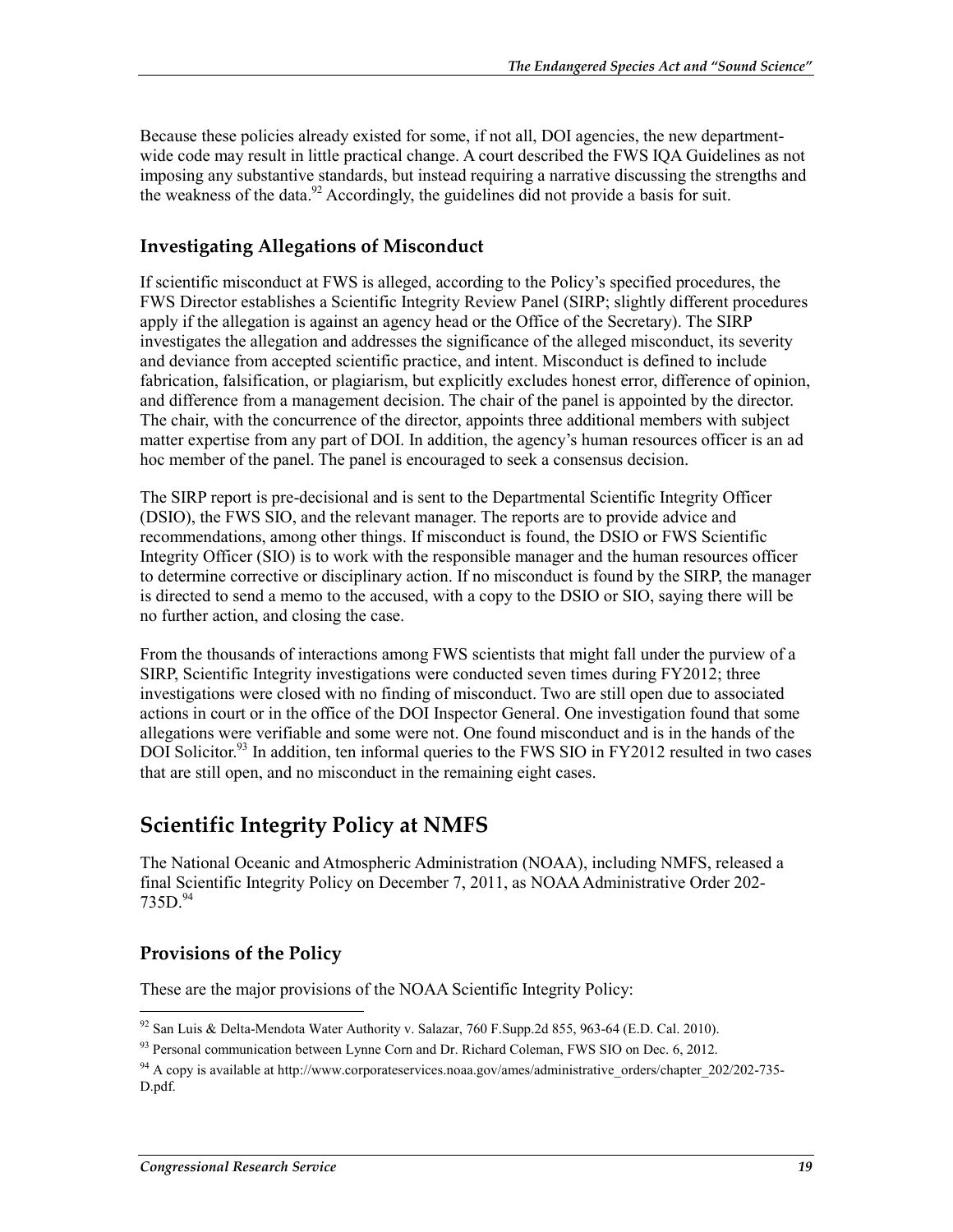- establish NOAA's Principles of Scientific Integrity and the general NOAA Policy on Integrity of Scientific Activities;
- define the reciprocal responsibilities among scientists, their managers and supervisors, and policy makers by establishing a Code of Scientific Conduct and a Code of Ethics for Science Supervision and Management;
- provide for compliance training and maintenance of a NOAA Scientific Integrity Commons website for its employees; and
- set procedures for resolving allegations of misconduct and consequences for misfeasance by adopting an associated Procedural Handbook.

This policy is applicable to all NOAA employees who are engaged in, supervise, or manage scientific activities, analyze or publicly communicate information from scientific activities, or use scientific information or analyses in making policy, management, or regulatory decisions. In addition, all contractors who engage in these activities and recipients of NOAA financial assistance are also covered.<sup>95</sup>

#### **Investigating Allegations of Misconduct**

If scientific or research misconduct is alleged, a finding of misconduct requires a determination based on a preponderance of the evidence and must have been engaged in intentionally, knowingly, or in reckless disregard of NOAA's Scientific Integrity Policy. In response to any allegation of misconduct, NOAA's Deputy Undersecretary for Operations (DUS/O) will assess and determine if the allegation is sufficiently credible and specific to warrant an inquiry. If an inquiry is warranted, the DUS/O appoints an Integrity Review Panel Chair and a Determining Official, and proposes appointments to the Review Panel. The Review Panel collects evidence and receives written testimony in order to prepare an inquiry report. Based on the inquiry report, the Determining Official will decide whether an investigation is warranted. After any investigation, the Review Panel prepares an investigation report. Upon review of the investigation report, the Determining Official may specify appropriate institutional administrative actions. Upon receipt of the Determining Official's report, if misconduct is deemed to have occurred, the DUS/O refers the matter to an appropriate manager for consideration of possible administrative action.

Like FWS, NOAA (which includes NMFS) has had few allegations of scientific misconduct, among the thousands of interactions among scientists. During the period beginning December 7, 2011, when NOAA's Scientific Integrity Policy came into effect and the end of the FY2012 on September 30, 2012, NOAA received three allegations of scientific and research misconduct. Two of these cases are still in process and one (which did not involve NMFS or ESA) was dismissed.<sup>96</sup>

<sup>&</sup>lt;sup>95</sup> Procedures for implementing NOAA's Scientific Integrity Policy are outlined in a handbook, available at http://www.corporateservices.noaa.gov/ames/administrative\_orders/chapter\_202/Procedural\_Handbook\_NAO\_202- 735D\_31Jan\_2012.pdf.

<sup>96</sup> NOAA's report is available at http://nrc.noaa.gov/Scientific%20Integrity%20Annual%20Report.pdf.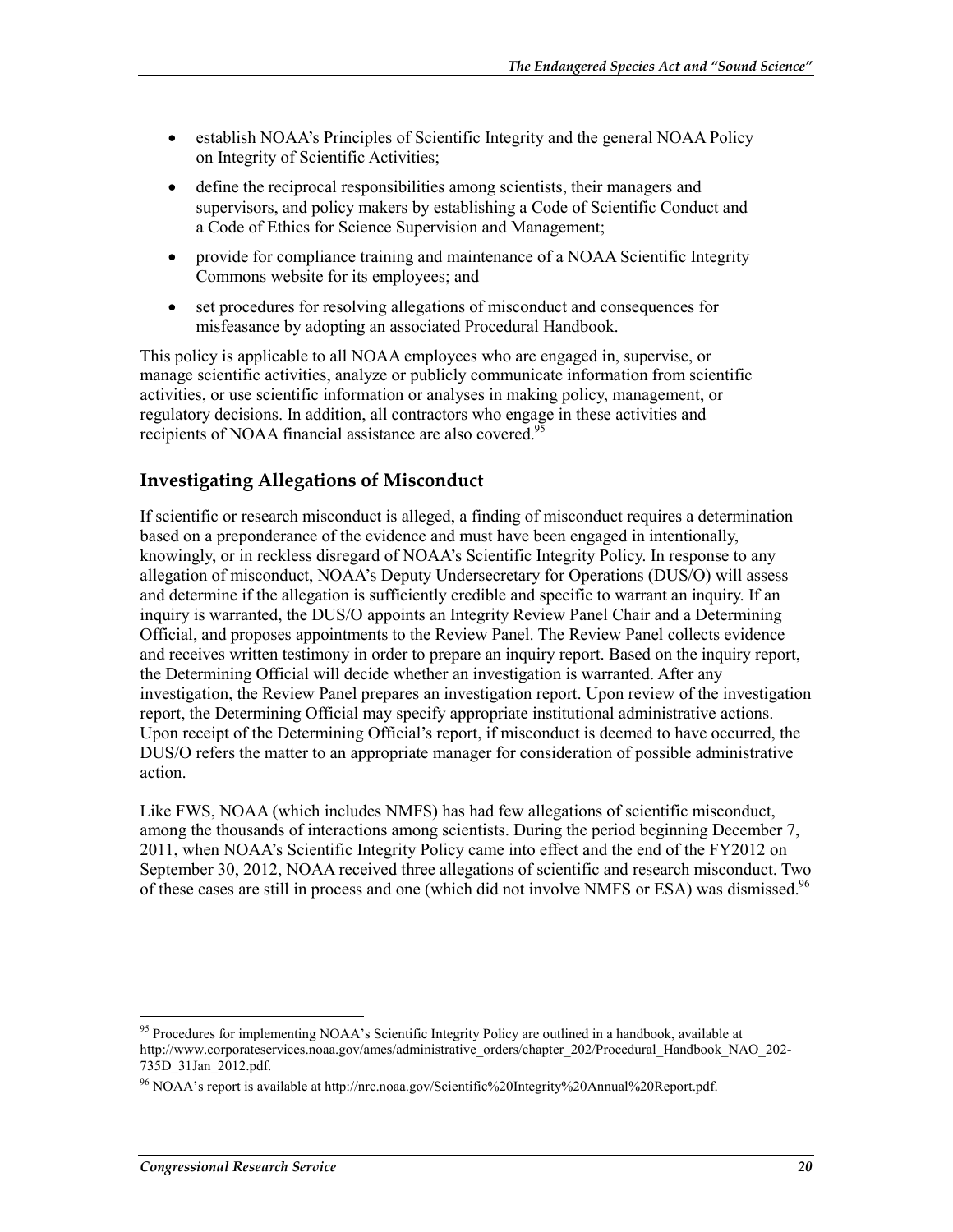## **Practical Problems in Applying Science**

For some obscure groups of organisms (e.g., freshwater clams, small freshwater fish species, and many insects), it may prove difficult to find sufficient experts to provide peer reviews, and these specialists often have other duties and may not be available (or willing) to serve governmental regulators in a timely manner. Also, there is the issue of compensating scientists who participate in peer reviews: currently, academic scientists reviewing documents for their eligibility for grants or for publication receive little, if any, compensation. Reviews are generally accomplished by mail, and are (by design) normally anonymous. Grafting such a system onto a contentious area which may require extensive meetings, lost time from primary research and teaching activities, and potentially the polar opposite of academic anonymity could prove difficult, or further limit the pool of willing reviewers. In addition, achieving peer review by impartial, scientists may also be an issue if the listing or action being reviewed could involve major economic factors in which the scientists have an interest (e.g., research funding, employment, etc.).

In 1998-1999, the Society for Conservation Biology (SCB), in cooperation with FWS, performed a national review of 135 recovery plans, covering 181 species listed under the ESA.<sup>97</sup> The National Center for Ecological Analysis and Synthesis at the University of California, Santa Barbara, reviewed the database resulting from this study.<sup>98</sup> It found among other things that a relatively low proportion (30%-40%) of recovery criteria were clearly based on biological information, that inclusion of academic scientists on recovery teams led to more explicit use of biological information in recovery plans, and that recovery plans developed with federal scientists only were less likely to reflect adequate attention to species biology. FWS responded to this study with 10 action items to strengthen recovery planning by increasing efforts to expand the diversity of recovery plan contributors, improving the internal consistency of recovery plans, continuing to expand ties to academic and professional communities, etc.<sup>99</sup>

## **Science in ESA Implementation**

### **Issues and Background**

Property rights advocates, business interests, environmentalists, scientific organizations, and federal agencies have all decried, at various times, the scientific basis of various ESA decisions. This seeming consistency is misleading, since the reasoning and objectives of the groups may be diametrically opposed. To some extent, the debate over the application of science in ESA is predictable, given the scarcity of information on many wild species and the even higher likelihood of very limited data on rare species. Some examples of questions that turn on matters at the dividing line between science and policy are:

<sup>1</sup>  $97$  For more information about their methods, see http://www.nceas.ucsb.edu/recovery.

<sup>98</sup> Leah R. Gerber and Cheryl B. Schultz, "Authorship and the Use of Biological Information in Endangered Species Recovery Plans," *Conservation Biology*, v. 15, no. 5 (October 2001): 1308-1314.

<sup>99</sup> Deborah T. Crouse, Loyal A. Mehrhoff, Mary J. Parkin, Diane R. Elam, and Linus Y. Chen, "Endangered Species Recovery and the SCB Study: A U.S. Fish and Wildlife Service Perspective," *Ecological Applications*, v. 12, no. 3 (June 2002): 719-723.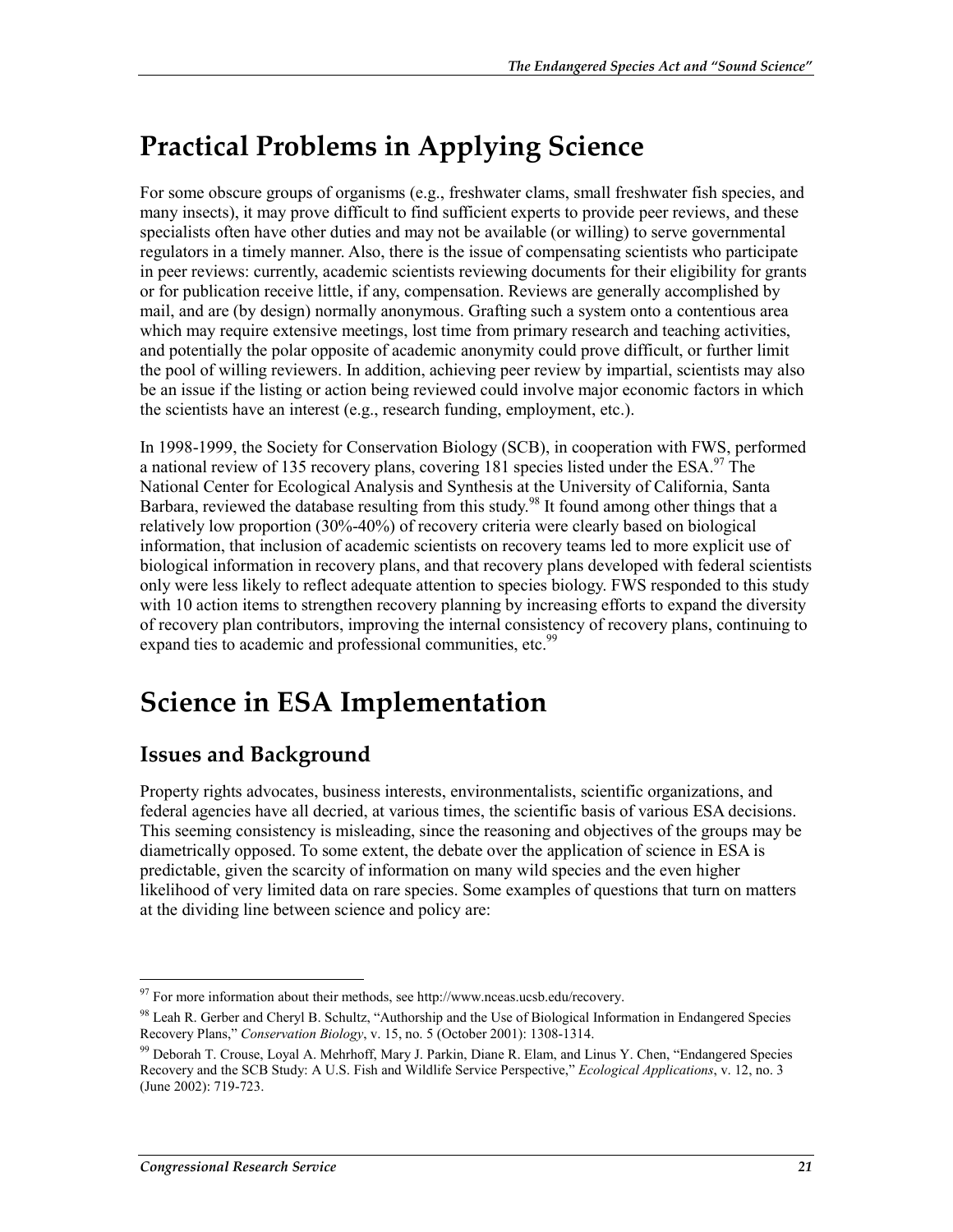- If a species' distribution is poorly known (as is the case with Canada lynx), should it be listed?
- If a species' taxonomic status is a matter of dispute (as with the FWS proposal to change the taxonomic status of remaining wolves in the eastern United States and thereby remove them from their current protection under ESA), should it be protected under ESA?
- If a species is wide-ranging and begins, on its own, to reappear in an area it once occupied (as with a few wolves in Yellowstone in the late  $20<sup>th</sup>$  century), should these animals be regarded as a "resident population" for purposes of ESA?
- Should a formerly widely distributed species (such as bald eagles) warrant protection in parts of its range, when it is still or has again become fairly abundant in other parts of its range?
- Should a species that is possibly "contaminated" with genes from other populations (as with Florida panthers) warrant protection?

More broadly, how should the federal government regulate in the inevitable absence of complete information, and what is the current posture of the ESA in this regard?

### **Precautionary Principle: The Two-Edged Sword?**

Different constituencies react to decisions under ESA based on a number of factors. People who face job loss, or communities fearing economic instability, would probably respond that the federal government should be quite certain that the species is present (as with Canada lynx and Alabama sturgeon), is valid taxonomically (as with eastern wolves and northern goshawks), is protected over no wider an area than necessary (as with Rocky Mountain wolves), and is delisted as soon as possible (as with bald eagles and Florida panthers). Representatives of many scientific or environmental organizations would probably counter that the federal government should provide a margin of safety to recognize both the irreversibility of extinction and the frequent lack of complete information. This can best be achieved, they might add, by beginning to protect species when their populations are still sufficient to avoid drastic and expensive measures (e.g., the extensive efforts necessary for whooping cranes and Florida panthers), and by seeking to promote and protect ecological balance wherever possible.

In effect, it is the *precautionary principle* that is being invoked by these various interests. This principle, exemplified in the expression "better safe than sorry," can be loosely defined as applying to situations when potential harm is serious and irreversible, though full scientific certainty is lacking. The precautionary principle would have regulators act to reduce (or eliminate) the harm while weighing the probable costs and benefits of acting or not acting.<sup>100</sup> The precautionary principle is not the sole purview of one side of the debate: scientists would invoke

<sup>100</sup> For discussions of the precautionary principle, see Poul Herremoës, et al. (eds.), *Late Lessons from Early Warnings: the Precautionary Principle 1896-2000*, European Environment Agency, Report No. 22; and Vern R. Walker, "Some Dangers of Taking Precautions Without Adopting the Precautionary Principle: A Critique of Food Safety Regulation in the United States," *Environmental Law Reporter*, v. 31 (2001): 10040-10047. A significant aspect of the debate on this issue, particularly in the regulation of pollution, is what level of knowledge is needed about potential harm to justify action.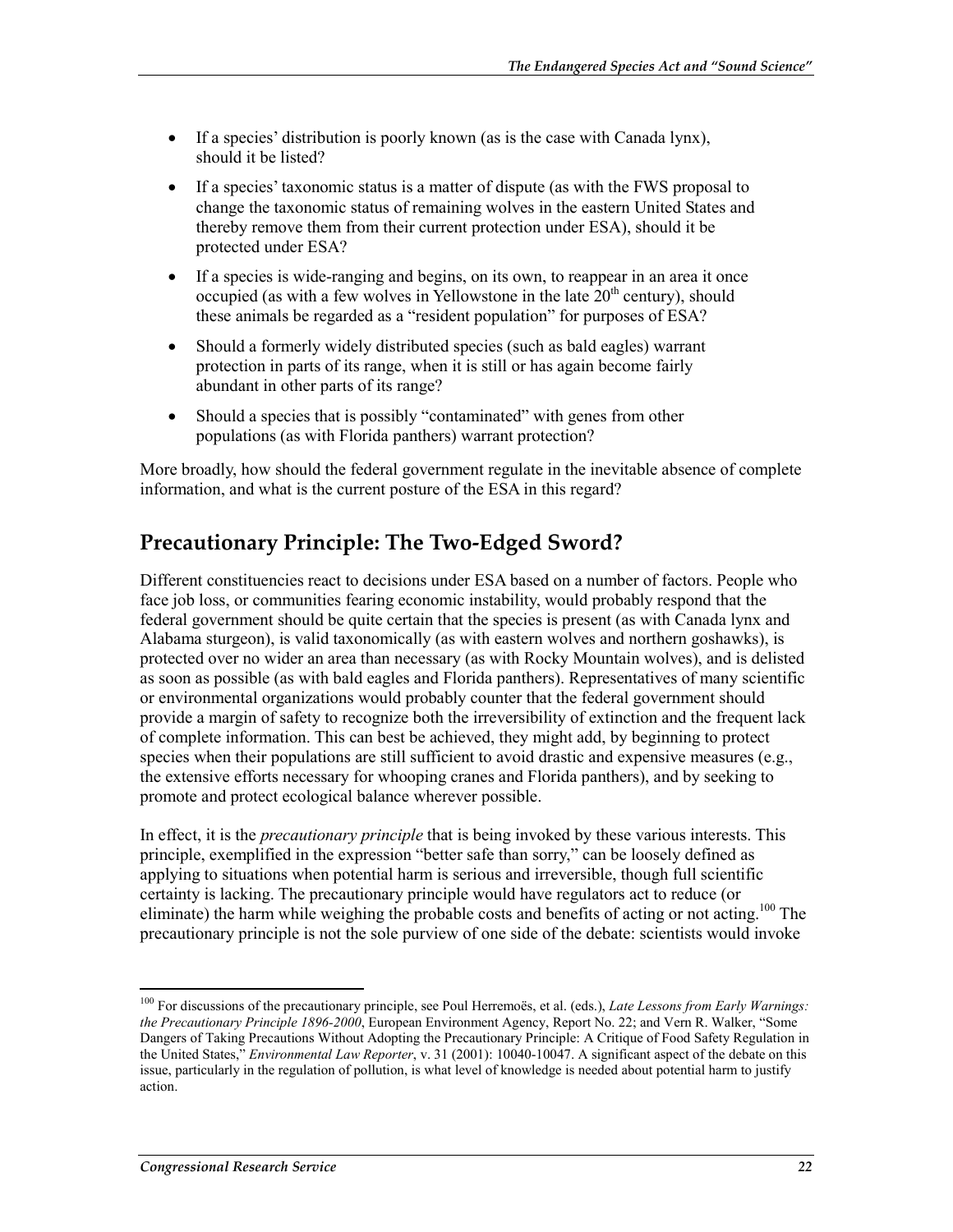it in some debates to be certain of protecting a species or its habitat, while those fearing job loss would invoke it to protect their livelihoods.

At this philosophical level, the scientific questions shade into law and policy: how should regulations be administered and on which side should the "burden of proof" lie for protection? That is, should a project be allowed to go ahead because it cannot be proven harmful to a listed species? Or should it be stopped because it cannot be proven to avoid jeopardy? For example, a dam may be proposed whose reservoir would replace some miles of rapids with still water, thereby substantially altering a large portion of some listed species' known habitat. All sides may agree that construction of the dam would have this effect. FWS might issue a jeopardy opinion on the dam's construction—knowing that the listed fish is found only in areas with rapids and that fish rarely tolerate this much change. FWS would argue that not only is it fulfilling its statutory obligation to "ensure" that the action would not jeopardize the species, but also that it is basing its decision on sound science—using the precautionary principle because there is not enough information to show that dam construction would be safe for the species. Supporters of the dam may ask for proof that the listed fish could not survive in the new reservoir or argue that this particular fish might not respond in the same manner as other related species that had been studied more extensively.<sup>101</sup> They may further argue that FWS's decision is based on "bad" science"—that in the face of such uncertainty, the precautionary principle would have the agency construct the dam and benefit those dependent on the reservoir's water, rather than allow the threat to the listed fish to stop construction. Yet the underlying science is the same. In this example, the same scientific information is being used to justify opposite positions, based on different applications of the precautionary principle. And both positions would be based on the (usually false) hope that scientific certainty is even possible in policy decisions.

For many of the species facing extinction, there may be little or no information and insufficient personnel or funds available to study them, especially those species with little charisma or known economic value. What should be done in such instances? Should decisions be weighted in favor of the species, or of the users (e.g., irrigators, ranchers, builders)? The ESA does not expressly address this balancing act (and certainly not quantitatively), but considering the strongly protective purpose of the ESA—to save and recover species—and considering the statutory requirement to use the "best scientific ... data available,"<sup>102</sup> arguably the ESA intends that all declining species should be given the benefit of the doubt and a margin of safety provided. Many scientists feel this is the appropriate stance—that we should apply the precautionary principle to "save all the pieces (species)" since we lack the knowledge to pick and choose among species. Others counter that such protection may prove unnecessary while imposing substantial economic injury. The National Research Council concluded that the current balance between these two views in the agencies leans toward less protection: "[T]he structure of hypothesis testing related to listing and jeopardy decisions can make it more likely for an endangered species to be denied needed protection than for a non-endangered species to be protected unnecessarily.<sup>"103</sup>

<sup>&</sup>lt;sup>101</sup> Note that studies to answer the questions raised by the supporters of the dam could be quite difficult, might take several seasons, and could even be impossible if the species is sufficiently rare. Yet FWS must, within a limited time, reach a biological opinion on whether the dam would jeopardize the species or adversely modify critical habitat.

 $102$  ESA Section 4(b).

<sup>103</sup> National Research Council, *Science and the Endangered Species Act* (Washington, DC: National Academy Press, 1995), p.15. Many of the issues under debate were studied, described, and discussed in this publication. (Hereinafter referred to as *Science & ESA*.)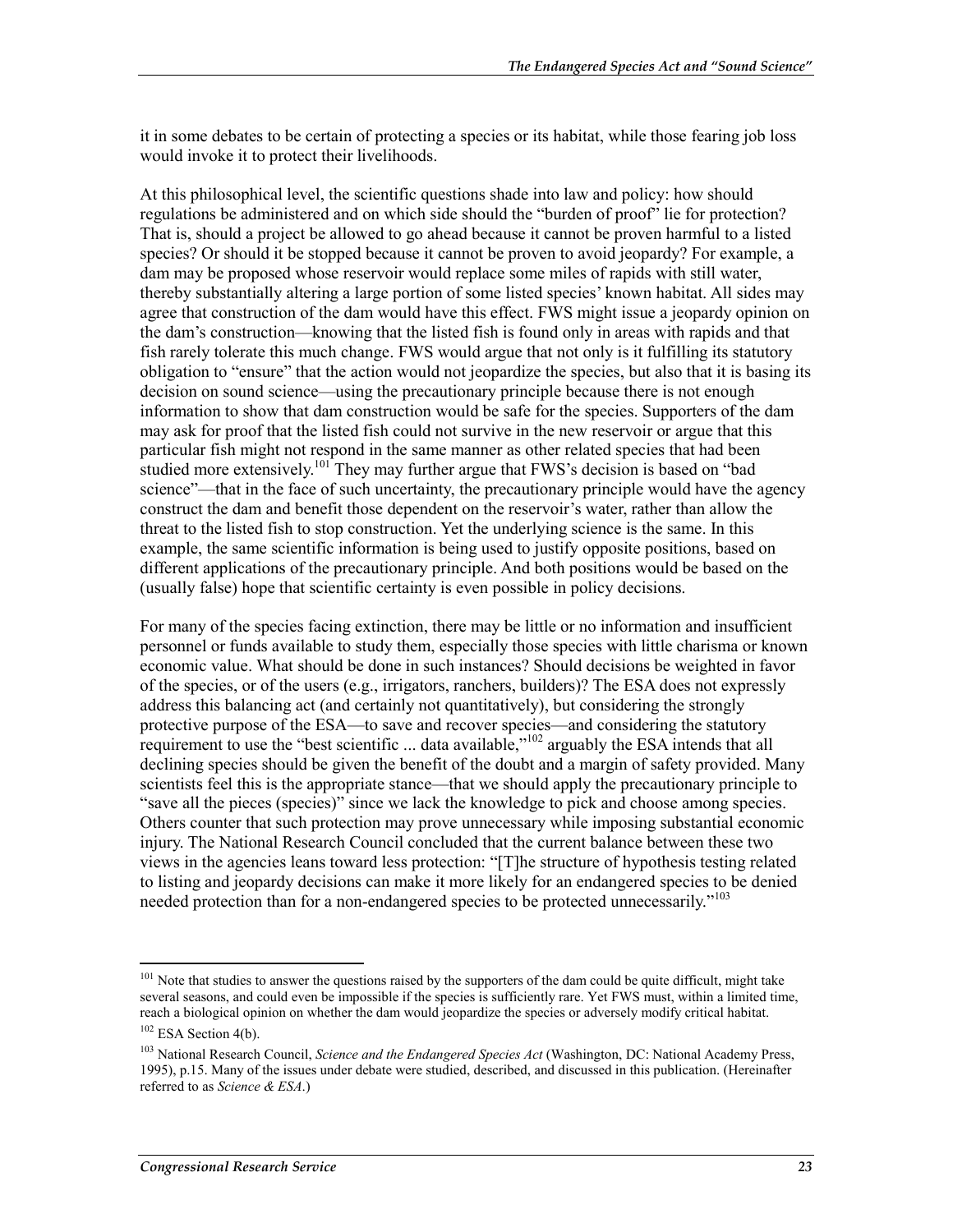#### **ESA Provisions on Science**

1

The ESA requires that decisions to list a species be made "solely on the basis of the best scientific and commercial data available"<sup>104</sup> and after reviewing the status of the species and taking into account those efforts being made by states, political subdivisions of states, or foreign nations to protect the species. The word *solely* was added in the 1982 amendments to the ESA, to clarify that the determination of endangered or threatened status was intended to be a biological decision made without reference to economic or other "non-biological" factors which could be considered

Section 4(b) of the Act is amended in several instances by Section 1(a)(2) of H.R. 6133. First, the legislation requires that the Secretary base his determinations regarding the listing or delisting of species "solely" on the basis of the best scientific and commercial data available to him. The addition of the word "solely is intended to remove from the process of the listing or delisting of species any factor not related to the biological status of the species. The committee strongly believes that economic considerations have no relevance to determinations regarding the status of species and intends that the economic analysis requirements of Executive Order 12291, and such statutes as the Regulatory Flexibility Act and the Paperwork Reduction Act, not apply. The committee notes, and specifically rejects, the characterization of this language by the Department of the Interior as maintaining the status quo and continuing to allow the Secretary to apply Executive Order 12291 and other statutes in evaluating alternatives to listing. The only alternatives involved in the listing of species are whether the species should be listed as endangered or threatened or not listed at all. Applying economic criteria to the analysis of these alternatives and to any phase of the species listing process is applying economics to the determinations made under Section 4 of the Act and is specifically rejected by the inclusion of the word "solely" in this legislation.

Section 4(b) of the Act, as amended, provides that listings shall be based solely on the basis of the best "scientific and commercial data" available. The committee did not change this information standard because of its interpretation of the word "commercial" to allow the use of trade data. Retention of the word "commercial" is not intended, in any way, to authorize the use of economic considerations in the process of listing a species.

The conference report on the same legislation confirms that it was the intent of both chambers that economic factors not play a role in the designation and listing of species for protection. H.Rept. 97-835 (1982) at p. 19, states:

Section 2 of the Conference substitute amends section 4 of the Act in several ways. The principal purpose of these amendments is to ensure that decisions in every phase of the process pertaining to the listing or delisting of species are based solely upon biological criteria and to prevent non-biological considerations from affecting such decisions.

The Committee of Conference (hereinafter the committee) adopted the House language which requires the Secretary to base determinations regarding the listing or delisting of species "solely" on the basis of the best scientific and commercial data available to him. As noted in the House Report, economic considerations have no relevance to determinations regarding the status of species and the economic analysis requirements of Executive Order 12291, and such statutes as the Regulatory Flexibility Act and the Paperwork Reduction Act, will not apply to any phase of the listing process. The standards in the Act relating to the designation of critical habitat remain unchanged. The requirement that the Secretary consider for listing those species that states or foreign nations have designated or identified as in need of protection also remains unchanged.

The committee adopted, with modifications, the Senate amendments which combined and rewrote section 4(b) and (f) of the Act to streamline the listing process by reducing the time periods for rulemaking, consolidating public meeting and hearing requirements and establishing virtually identical procedures for the listing and delisting of species and for the designation of critical habitat.

<sup>&</sup>lt;sup>104</sup> A committee report on legislation amending the ESA discussed why listing was to be solely a scientific decision and also interpreted *commercial data* as meaning trade data (e.g., landings of fish, skins sold, or export statistics). In discussing the addition of the word *solely*, H.Rept. 97-567 (1982), at pp. 19-20, states:

The principal purpose of the amendments to Section 4 is to ensure that decisions pertaining to the listing and delisting of species are based solely upon biological criteria and to prevent non-biological considerations from affecting such decisions. To accomplish this and other purposes, Section 4(a) is amended in several instances.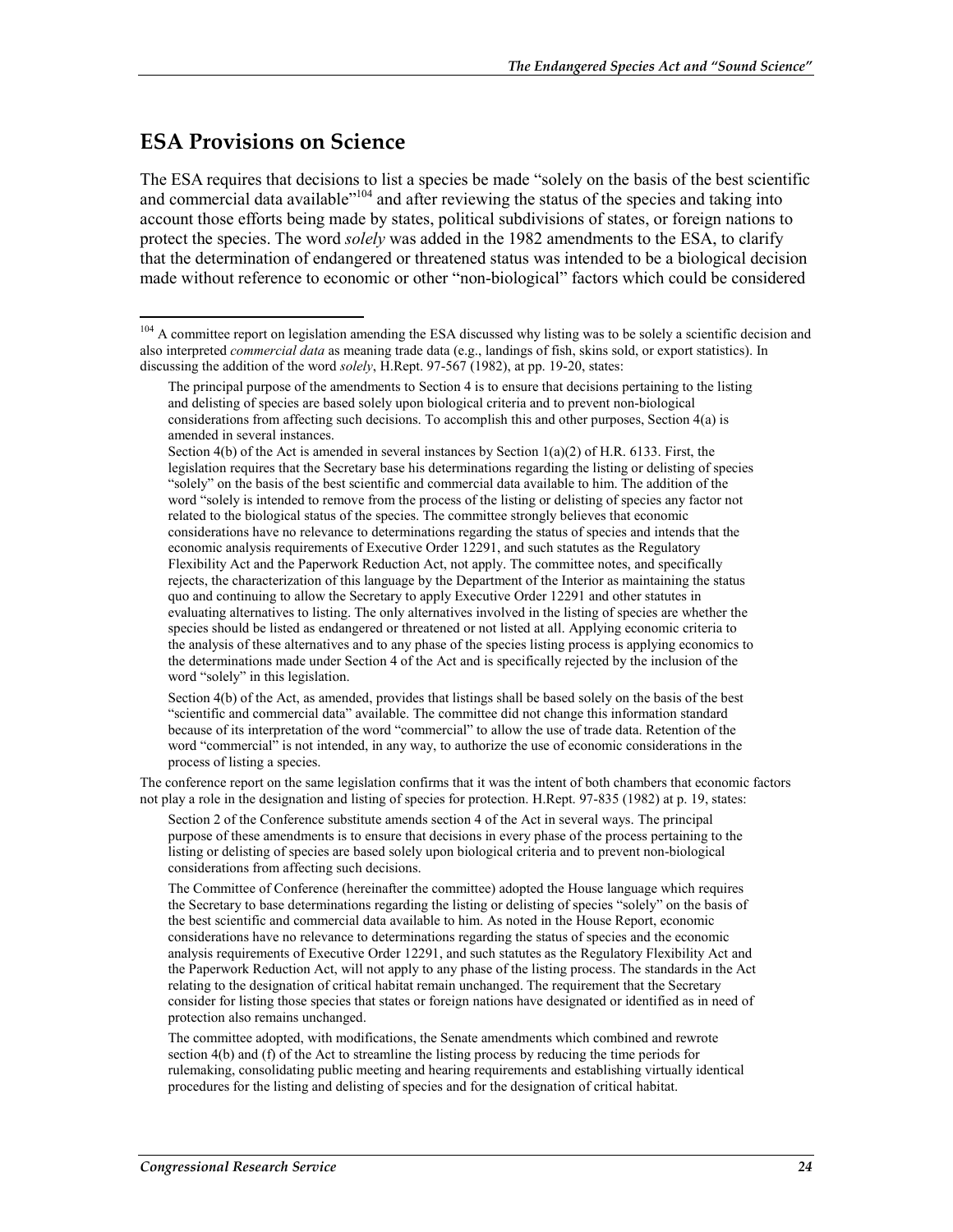in fashioning responses once a species is listed. There is no elaboration on the meaning of the phrase elsewhere in the ESA itself or in agency regulations. Incomplete data, different  $\frac{1}{2}$  interpretations among scientists, and evolving disciplines in science<sup>105</sup> can make the consideration of relevant science challenging for the regulatory agencies.

The decision of whether to list a species can be compared to diagnosing versus treating cancer: whether a patient *has* cancer should be a strictly medical decision; other factors—whether the patient can afford treatment, whether the cancer can be treated effectively, etc.—can be considered in deciding how (or even whether) to *treat* the cancer. Similarly, Congress provided that scientific data alone should be the basis for listing decisions, but other factors are to be considered in other decisions and actions under the act.<sup>106</sup>

Science can also play a role in post-listing decisions and procedures under the ESA. For example, scientific information is used in designating critical habitat for listed species. Science also is heavily involved in the "consultation" process under Section 7 of the act. During this process, an agency proposing an action ascertains whether the proposed action might affect a listed species. If the proposed action might adversely affect a listed species, FWS or NMFS renders a biological opinion on whether the action might jeopardize the continued existence of a species or result in destruction or adverse modification of critical habitat of a listed species. If so, FWS or NMFS suggests "reasonable and prudent alternatives" to the proposed agency action so as to avoid those outcomes.<sup>107</sup> The science that underlies these opinions and recommended alternatives must be summarized and frequently has been challenged.

Science also is used to develop habitat conservation plans and incidental take permits under Section 10 of the ESA, and also is a part of the development of recovery plans to bring the species to the point where the protections of the ESA are no longer needed.

## **Judicial Interpretation of the Use of Science Under the ESA**

As a general matter, judicial review can help ensure that agency decisions and use of scientific data are sound. Under the Administrative Procedure Act (APA), a court may set aside an agency's decision if it is "arbitrary, capricious, an abuse of discretion or otherwise not in accordance with law."<sup>108</sup> The Supreme Court has described circumstances in which a rule would normally be found arbitrary and capricious: "if the agency has relied on factors which Congress has not

<sup>&</sup>lt;sup>105</sup> For example, the science of taxonomy and systematics has been revolutionized by experimental tools acquired from both genetics and computational biology. *Science & ESA*, p. vii.

<sup>106</sup> For example, economic impacts and other relevant impacts *must* be considered when designating critical habitat under  $\S4(b)(2)$  of the ESA (16 U.S.C.  $\S1533(b)(2)$ ), and the Secretary may modify a designation based on these considerations.

 $107$  In very exceptional cases (well under 0.1%), FWS or NMFS may issue a jeopardy opinion without reasonable and prudent alternatives, i.e., the agency cannot offer a reasonable and prudent alternative that would still allow the project to go forward without jeopardizing the species or without adversely modifying its designated critical habitat. In such cases, the action agencies have two or possibly three choices: (a) drop the project; (b) apply for an exemption through §7 (generally considered a very burdensome option by federal agencies and therefore very rarely attempted); or (c) continue anyway, and risk a lawsuit if their actions are discovered and challenged.

 $108$  5 U.S.C.  $$706(2)(A)$ .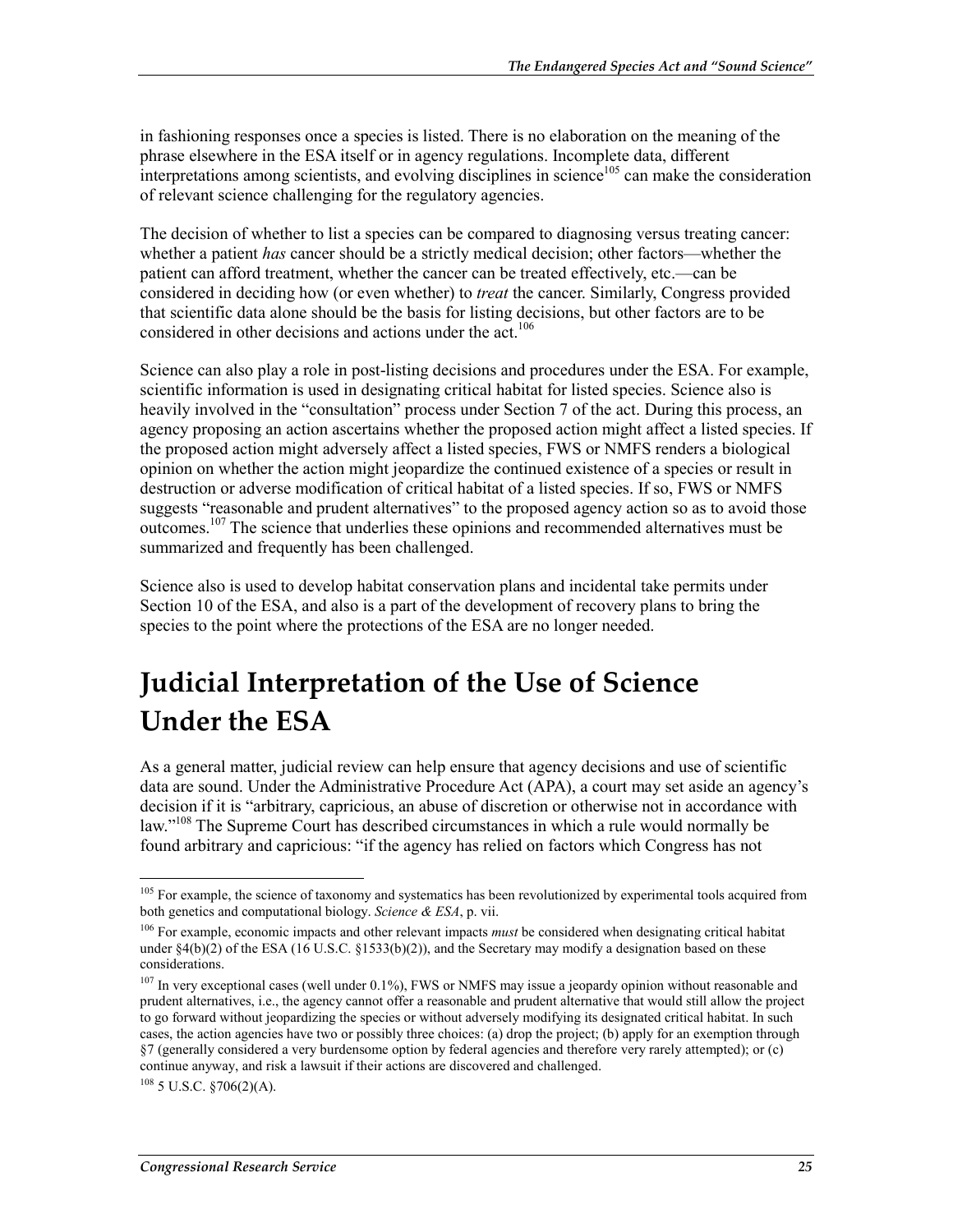intended it to consider, entirely failed to consider an important aspect of the problem, offered an explanation for its decision that runs counter to the evidence before the agency, or is so implausible that it could not be ascribed to a difference in view or the product of agency expertise."<sup>109</sup>

The agency must "examine the relevant data and articulate a satisfactory explanation for its action including a rational connection between the facts found and the choice made."<sup>110</sup> In reviewing an agency action, the courts generally are "highly deferential" to the agency.<sup>111</sup> This is especially true with respect to matters, such as scientific issues, that involve the agency's particular expertise,  $^{112}$  but the presumption of agency expertise may be rebutted where the agency decision is not reasoned and the agency fails to articulate a rational relation between the facts found and the decision made.<sup>113</sup> In the ESA context, the APA standards may require that regulations or agency actions be rationally related to the problems causing the decline of a species, especially when other interests are adversely affected.

Courts have elaborated on the use of science in general, and on the *best data available* language within the ESA. One court has held that the statutory phrase does not require, and hence a court cannot order, FWS or NMFS (the Services) to conduct additional studies to obtain missing data, and that the agency must rely on even inconclusive or uncertain information if that is the best available at the time of a listing decision.<sup>114</sup> The relevant agency cannot ignore available biological information,<sup>115</sup> especially if that information is the most current<sup>116</sup> or is scientifically superior to that on which the decision-maker relied.<sup>117</sup> A federal agency requesting consultation under Section 7 of the ESA cannot refuse to provide FWS with the "most relevant scientific data available from reputable scientists on the ground that it was not perfect" or its methodology could be criticized, because doing so would eviscerate the statutory requirement that the best available science be used.<sup>118</sup> However, if there is a lack of science, the agency cannot rely on data that its own scientists unanimously agree is inaccurate.<sup>119</sup>

Courts have addressed how the Services should consider future actions in listing decisions. A Service may not postpone listing a declining species until it is on the brink of extinction in reliance on uncertain, future actions of another agency.<sup>120</sup> The Services must rely on existing regulatory mechanisms in their listing determinations,<sup>121</sup> and not on future, uncertain, or

<sup>109</sup> Motor Vehicle Manufacturers Association v. State Farm Mutual Automobile Insurance Co*.*, 463 U.S. 29, 43 (1983); Okeeffe's, Inc. v. U.S. Consumer Product Safety Commission, 92 F.3d 940, 942 (9<sup>th</sup> Cir. 1996).

<sup>&</sup>lt;sup>110</sup> Motor Vehicle Mfrs., *supra*, at 43; Dioxin/Organochlorine Center v. Clarke, 57 F. 3d 1517, 1525 (9<sup>th</sup> Cir. 1995).

<sup>111</sup> Ethyl Corporation v. Environmental Protection Agency, 541 F. 2d 1, 34 (D.C. Cir. 1976), *cert denied*, 426 U.S. 941 (1976).

<sup>112</sup> Marsh v. Oregon Natural Resources Council, 490 U.S. 360, 377 (1989).

<sup>113</sup> Maine v. Norton, 257 F. Supp. 2d 357, 389-390 (D. Me. 2003)(internal citations omitted).

<sup>114</sup> Southwest Center for Biological Diversity v. Babbitt, 215 F.3d 58 (D.C. Cir. 2000).

 $115$  Connor v. Burford, 848 F.2d 1441 (9<sup>th</sup> Cir. 1988).

<sup>116</sup> Southwest Center for Biological Diversity v. Babbitt, 926 F. Supp. 920, 927 (D. Ariz. 1996).

<sup>117</sup> Las Vegas v. Lujan, 891 F. 2d 927, 933 (D.C. Cir. 1989).

<sup>118</sup> Natural Resources Defense Council v. Evans, 279 F. Supp. 2d 1129, 1179-80 (N.D. Cal. 2003).

<sup>119</sup> Center for Biological Diversity v. Lohn, 296 F. Supp. 2d 1223, n.13 (W.D. Wash. 2003).

<sup>120</sup> Biodiversity Legal Foundation v. Babbitt, 943 F. Supp. 23 (D.D.C. 1996).

<sup>&</sup>lt;sup>121</sup> Section 4(a)(1)(D); 16 U.S.C.  $$1533(a)(1)(D)$ .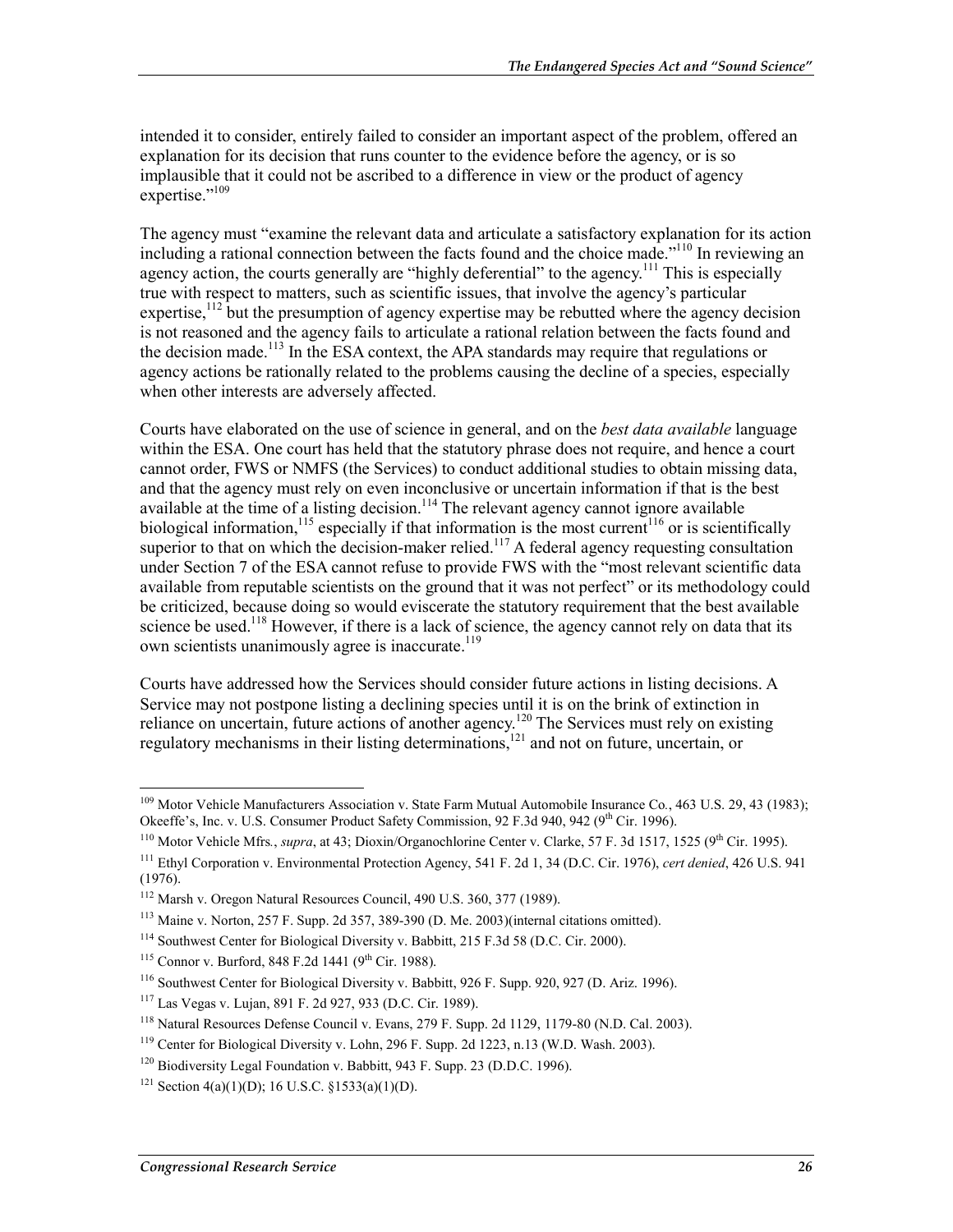voluntary actions to justify a decision not to list a species,<sup>122</sup> although cooperative efforts may be considered.123

A court also has said that "the 'best scientific and commercial data available' is not a standard of absolute certainty, and [is] a fact that reflects Congress' intent that the FWS take conservation measures before a species is 'conclusively' headed for extinction."<sup>124</sup> If FWS does not base its listings on speculation, or disregard superior data, the fact that the studies on which it does rely are imperfect does not undermine those authorities as the best scientific data available—"the Service must utilize the best scientific ... data *available*, not the best scientific data *possible*" (emphasis added).<sup>125</sup>

On the other hand, an agency's response must be appropriate to the problem that needs to be solved. One case struck down regulations that totally banned duck hunting in an area to protect one species of duck.126 Another case stated that low numbers of a particular species alone did not necessarily warrant listing—other factors must be considered, such as the reasons for the low numbers, whether the numbers are declining, and how experts view the population numbers.<sup>127</sup>

Another court stated that the bar FWS has to clear in terms of evidence is very low, but it must at least clear it. In the context of issuing Incidental Take Permits under Section 10 of the ESA, this means the Service must demonstrate that a species is or could be in an area before regulating it, and must establish the causal connection between the land use being regulated and harm to the species; mere speculation of potential harm is not sufficient.<sup>128</sup>

One court held that a biological opinion that was not "coextensive in scope" with the agency action failed to consider important aspects of the problem and was therefore arbitrary and capricious.<sup>129</sup>

### **Congressional Action**

In the last decade, several bills have been introduced to address the role of science in ESA decisions. Although committee hearings have been held and some bills have been reported, none have been enacted.<sup>130</sup> Some bills address very specific aspects of science in the ESA context; others concern the fundamental treatment of scientific matters under the ESA.

<u>.</u>

<sup>&</sup>lt;sup>122</sup> Southwest Center for Biological Diversity v. Norton, Civ. Action No. 98-934, 2002 U.S. Dist. LEXIS 13661 at \*27 (D.D.C. July 29, 2002), citing: Biodiversity Legal Foundation v. Babbitt, 943 F. Supp. 23, 26 (D.D.C. 1996) and Oregon Natural Resources Council v. Daley, 6 F. Supp. 2d 1139, 1153-1154 (D. Or. 1998).

<sup>123</sup> Defenders of Wildlife v. Babbitt, 97-CV-2330, 1999 U.S. Dist. LEXIS 10366 (S.D. Cal. 1999).

<sup>124</sup> Defenders of Wildlife v. Babbitt, 958 F. Supp. 670, 680 (D.D.C. 1997).

<sup>125</sup> Building Industry Ass'n of Superior California v. Norton, 247 F.3d 1241, 1246-1267 (D.C. Cir. 2001), *cert. denied* 534 U.S. 1108.

<sup>126</sup> Connor v. Andrus, 453 F. Supp. 1037 (W.D. Tx. 1978).

<sup>&</sup>lt;sup>127</sup> See Southwest Center for Biological Diversity v. Norton, Civ. Action No. 98-934, 2002 U.S. Dist. LEXIS 13661, at \*35-\*38 (D D.C. July 29, 2002).

<sup>&</sup>lt;sup>128</sup> Arizona Cattle Growers Association v. United States Fish and Wildlife Service, 273 F. 3d 1229 (9<sup>th</sup> Cir. 2001).

<sup>&</sup>lt;sup>129</sup> Greenpeace v. National Marine Fisheries Service, 80 F. Supp. 2d 1137, 1150 (W.D. Wash. 2000). In this case, data were available on the cumulative effects of the agency action, but were not analyzed.

<sup>&</sup>lt;sup>130</sup> A detailed analysis of the provisions and feasibility of these measures is beyond the scope of this report. For a list of (continued...)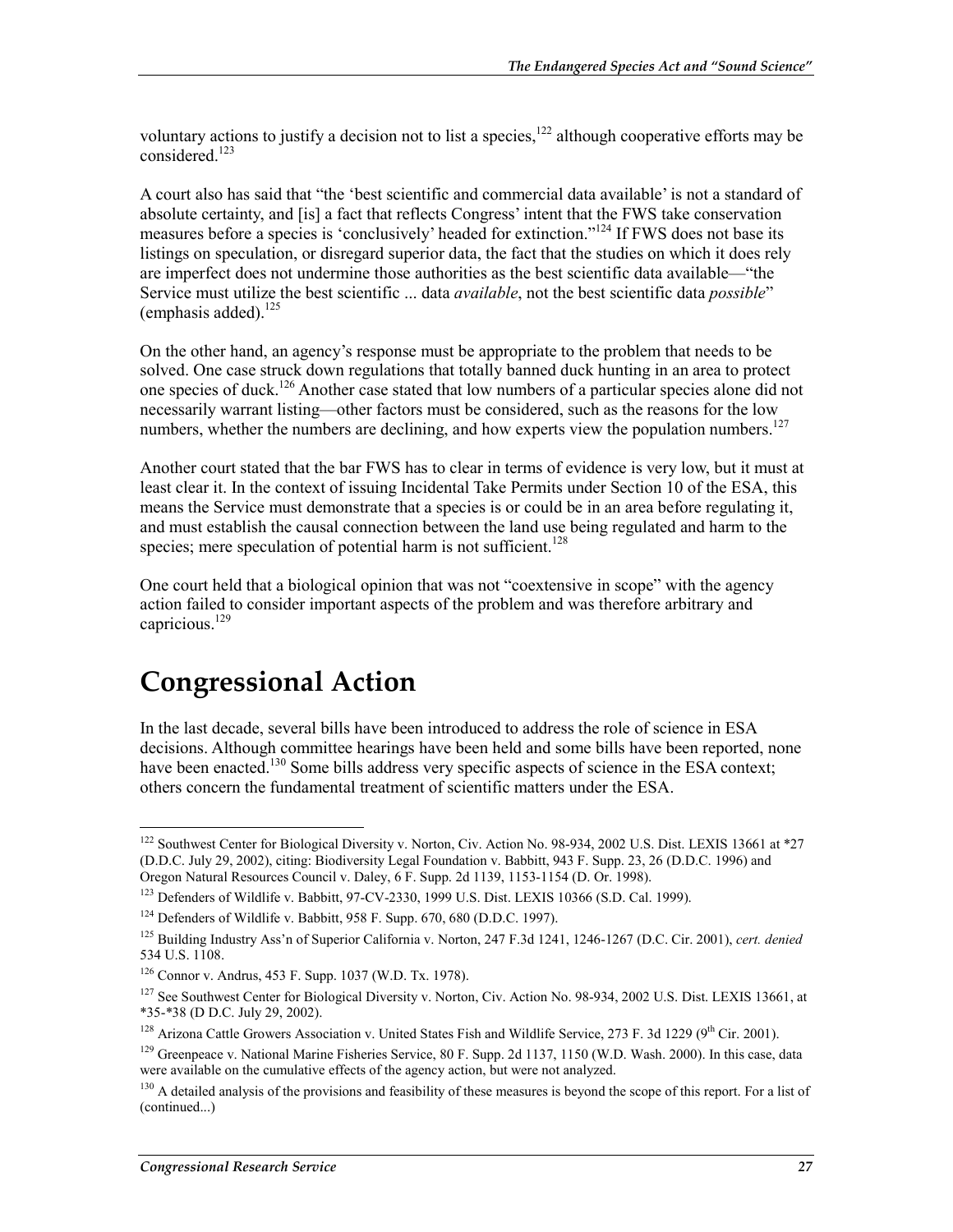No bills have been introduced to date in the  $113<sup>th</sup>$  Congress to amend the ESA. In the  $112<sup>th</sup>$ Congress, among the bills addressing specific science questions, H.R. 909, S. 706, and S. 1720 would have prohibited consideration of the climate change-related impact of a greenhouse gas upon any species of fish, wildlife, or plant. H.R. 1837 would have prohibited the Secretaries of the Interior and Commerce from distinguishing between natural-spawned and hatchery-spawned, or otherwise artificially propagated strains of a species, in making any determination under ESA that relates to any anadromous fish species that are present in the Sacramento and San Joaquin Rivers or their tributaries.

Other bills take on more generic matters, though few recent bills have taken this broader approach. Proponents of "sound science" legislation believe that ESA amendments are necessary to rein in the perceived extremism of the ESA that allowed federal agencies to use "shoddy science."<sup>131</sup> Furthermore, supporters believe amendments are needed to help those who have to deal with an "unreasonable" ESA. They claim that private property rights would be helped by these proposals because a species would have to actually be endangered to be listed and that the proposals would make it more difficult to use falsified data, which they charged was being done by government agencies.<sup>132</sup> Also, they see this legislation as improving recreational and commercial access to public lands. They claim that access to public lands is improved when ESA decisions use peer-reviewed science to protect "truly endangered species."<sup>133</sup>

Opponents voice concerns that "sound science" legislation is a misnomer and would substantially weaken the "best available science" used to implement the ESA and undermine the precautionary approach to protecting imperiled plants and animals.<sup>134</sup> They are concerned that such legislation might weaken the ESA by putting in place requirements for studies and processes that are impossible to achieve, radically weakening America's ability to protect its threatened and endangered species and wildlands. They further believe that legislation, using the mask of "sound science," would result in special rights for industry, and increase the costs, delays, and bureaucracy associated with implementing the nation's most important wildlife conservation law.<sup>135</sup> They further claim widespread support among scientists for their views.

In July 2002, a letter from more than 300 scientists was sent to members of Congress requesting that the "current debate over science in the ESA not lead to changes that could weaken the ESA's provisions to stem the loss of biological resources."<sup>136</sup> They were concerned that adding

 $\overline{a}$ 

<sup>(...</sup>continued)

current ESA bills with a brief description of their provisions, see CRS Report R40185, *The Endangered Species Act (ESA) in the 111th Congress: Conflicting Values and Difficult Choices*, by Eugene H. Buck et al and CRS Report R41608, *The Endangered Species Act (ESA) in the 112th Congress: Conflicting Values and Difficult Choices*, by Eugene H. Buck et al..

<sup>131</sup> See "Bill Challenges Environmental Extremism" at http://www.newsmax.com/archives/articles/2002/7/8/ 193618.shtml.

<sup>&</sup>lt;sup>132</sup> American Land Rights Association, "Endangered Species Bill Protects Property Rights," press release, July 10, 2002 (available at http://www.ewire.com/display.cfm?Wire\_ID=1239).

<sup>133 &</sup>quot;Endangered Species Not So Endangered," *Blue Ribbon Magazine*, February 2003 (available at http://www.sharetrails.org/magazine/article.php?id=156).

<sup>134</sup> See the Endangered Species Coalition at http://www.stopextinction.org/.

<sup>135</sup> Sasha Gennet, "New ESA Amendments: Sound Science or Political Shell Game?" *BioScience*, vol. 54, no. 12 (December 2004), p. 1070. Available at http://www.bioone.org/perlserv/?request=get-document&issn=0006-3568& volume=054&issue=12&page=1070.

<sup>136</sup> Ellen Paul, "Science: The Newest Political Football in the Endangered Species Game," *BioScience*, vol. 52, no. 9 (continued...)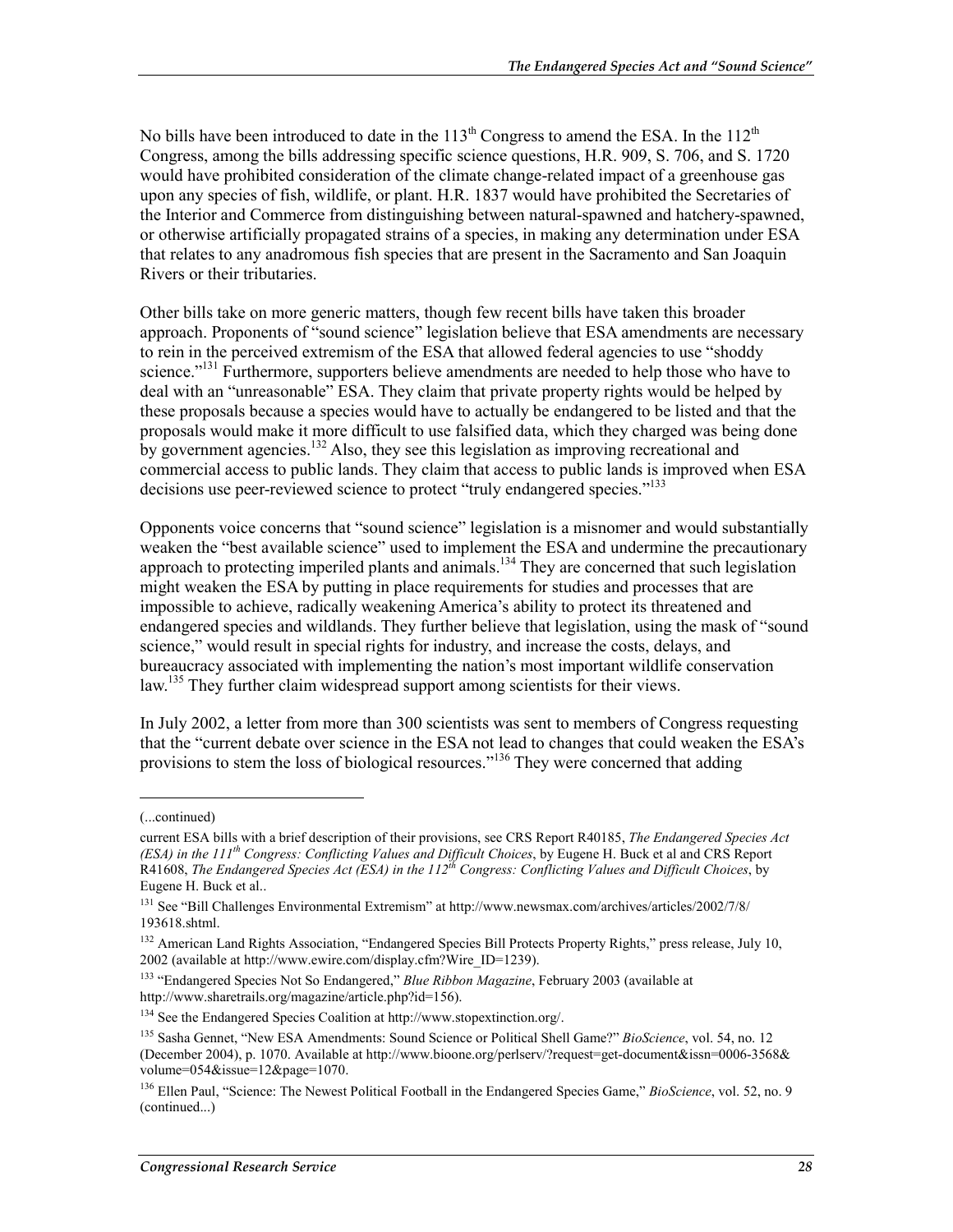requirements would cause additional delays and increase bureaucratic procedures for crucial decisions, that added peer review requirements were unnecessary, that new statutory limits on the use of scientific methods (e.g., analysis of population viability) for the collection and analysis of scientific data would reduce protection, and that policy-makers should follow the precautionary principle and take "the most prudent course of action by choosing alternatives that are not likely to harm listed species."

FWS raised concerns about "sound science" legislation when testifying before the  $107<sup>th</sup>$ Congress:<sup>137</sup>

[W]e have concerns with the structural and budgetary impacts of enacting this legislation. We also believe that the Department has existing authority to implement improvements that will greatly enhance the science we use.... We believe that the additional processes added by the two bills would be costly to implement.... We are concerned that the considerable new process required in both bills will impact the Fish and Wildlife Service's ability to provide consultations and other decisions in a timely manner and, in some cases, may compromise the Fish and Wildlife Service's ability to meet statutory deadlines.

### **Conclusion**

The application of science under the ESA is periodically controversial in debates over the act. Yet of the thousands of science-based decisions involved in administration of the law, relatively few become controversial or generate headlines. When they do, there are those who argue that actions by FWS or NMFS provide more protection than necessary at some cost to economic welfare; others assert that insufficient attention is paid to science, resulting in insufficient or delayed protections of species that warrant more concern. To date, the relatively low number of actions judged under the two agencies' Scientific Integrity Policies suggests that outright scientific misconduct is exceedingly rare. Whether all the remaining science-based actions (both controversial and non-controversial) under ESA reach a substantially higher standard is uncertain; the debate concerning under- or over-protection based on science continues.

<sup>(...</sup>continued)

<sup>(</sup>September 2002): 792. A copy of the letter, dated July 9, 2002, was posted at http://www.earthjustice.org/program/ wildlife/science.html.

<sup>&</sup>lt;sup>137</sup> Craig Manson, Assistant Secretary for Fish and Wildlife and Parks, before the House Committee on Resources, March 20, 2002, at http://www.fws.gov/laws/Testimony/107th/2002/MansonESA3.20.htm.